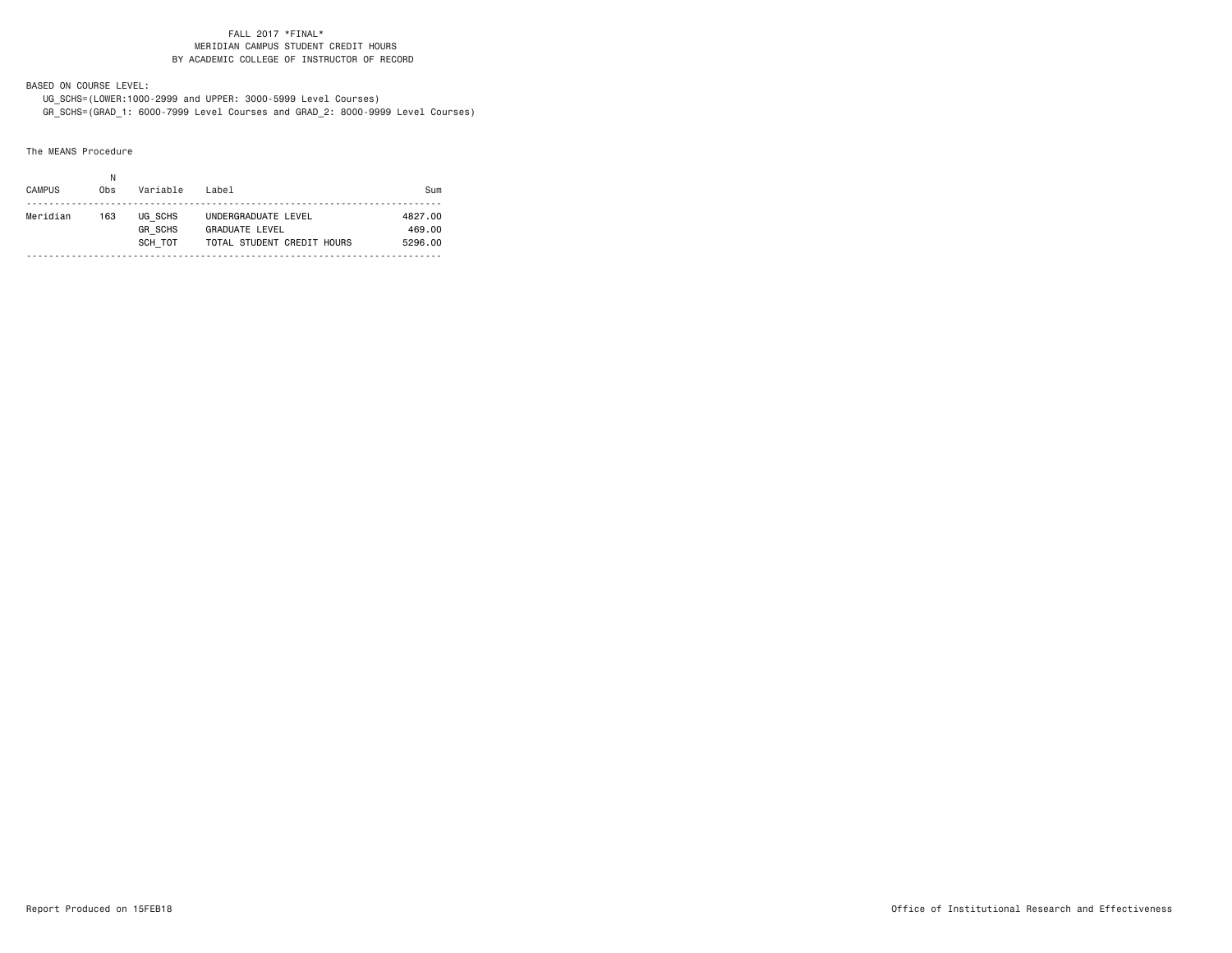### FALL 2017 \*FINAL\* MERIDIAN CAMPUS STUDENT CREDIT HOURSBY ACADEMIC COLLEGE OF INSTRUCTOR OF RECORD

BASED ON COURSE LEVEL:

 UG\_SCHS=(LOWER:1000-2999 and UPPER: 3000-5999 Level Courses) GR\_SCHS=(GRAD\_1: 6000-7999 Level Courses and GRAD\_2: 8000-9999 Level Courses)

The MEANS Procedure

| ACADEMIC COLLEGE | N<br>Obs | Variable       | Label                      | Sum     |
|------------------|----------|----------------|----------------------------|---------|
|                  |          |                |                            |         |
| Arts & Sciences  | 76       | UG SCHS        | UNDERGRADUATE LEVEL        | 2500.00 |
|                  |          | GR_SCHS        | <b>GRADUATE LEVEL</b>      | 118,00  |
|                  |          | SCH TOT        | TOTAL STUDENT CREDIT HOURS | 2618,00 |
| <b>Business</b>  | 23       | UG SCHS        | UNDERGRADUATE LEVEL        | 826,00  |
|                  |          | <b>GR SCHS</b> | <b>GRADUATE LEVEL</b>      | 0.00    |
|                  |          | SCH TOT        | TOTAL STUDENT CREDIT HOURS | 826,00  |
| Education        | 64       | UG SCHS        | UNDERGRADUATE LEVEL        | 1501.00 |
|                  |          | GR SCHS        | <b>GRADUATE LEVEL</b>      | 351.00  |
|                  |          | SCH TOT        | TOTAL STUDENT CREDIT HOURS | 1852.00 |
|                  |          |                |                            |         |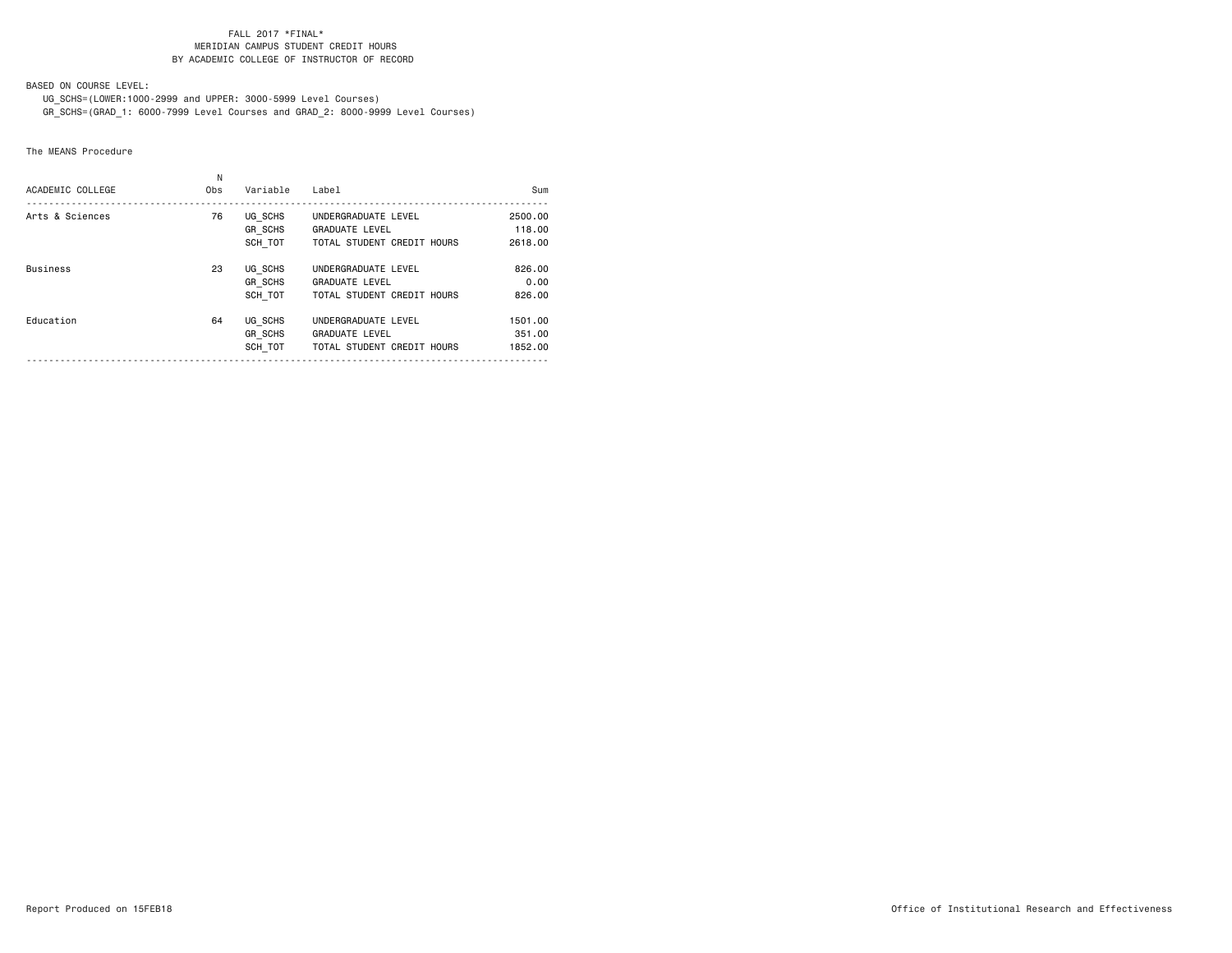### FALL 2017 \*FINAL\*MERIDIAN CAMPUS STUDENT CREDIT HOURS BY ACADEMIC COLLEGE OF INSTRUCTOR OF RECORD

BASED ON COURSE LEVEL:

 UG\_SCHS=(LOWER:1000-2999 and UPPER: 3000-5999 Level Courses \*\*Excludes CVM 5000-5999 Level Courses\*\*) GR\_SCHS=(GRAD\_1: 6000-7999 Level Courses and GRAD\_2: 8000-9999 Level Courses)

|                                            | UNDERGRADUATE  | GRADUATE       |            |
|--------------------------------------------|----------------|----------------|------------|
| ACADEMIC DEPARTMENT                        | LEVEL          | LEVEL          | TOTAL      |
|                                            |                |                |            |
| Anthropology & Middle Eastern Cultures     | 108,00         | 0.00           | 108,00     |
| Biological Sciences                        | 142.00         | 0.00           | 142.00     |
| Classical & Modern Languages & Literatures | 54.00          | 0.00           | 54.00      |
| Communication                              | 48.00          | 0.00           | 48.00      |
| English                                    | 321,00         | 0.00           | 321,00     |
| Geosciences                                | 203,00         | 0.00           | 203,00     |
| History                                    | 345,00         | 48.00          | 393,00     |
| Mathematics & Statistics                   | 111.00         | 0.00           | 111.00     |
| Philosophy & Religion                      | 60.00          | 0.00           | 60.00      |
| Political Science & Public Administration  | 51.00          | 0.00           | 51.00      |
| Psychology                                 | 409,00         | 67.00          | 476.00     |
| Sociology                                  | 648.00         | 3.00           | 651.00     |
|                                            |                | ===========    |            |
|                                            | 2500.00        | 118.00         | 2618,00    |
|                                            | ============== | ============== | ========== |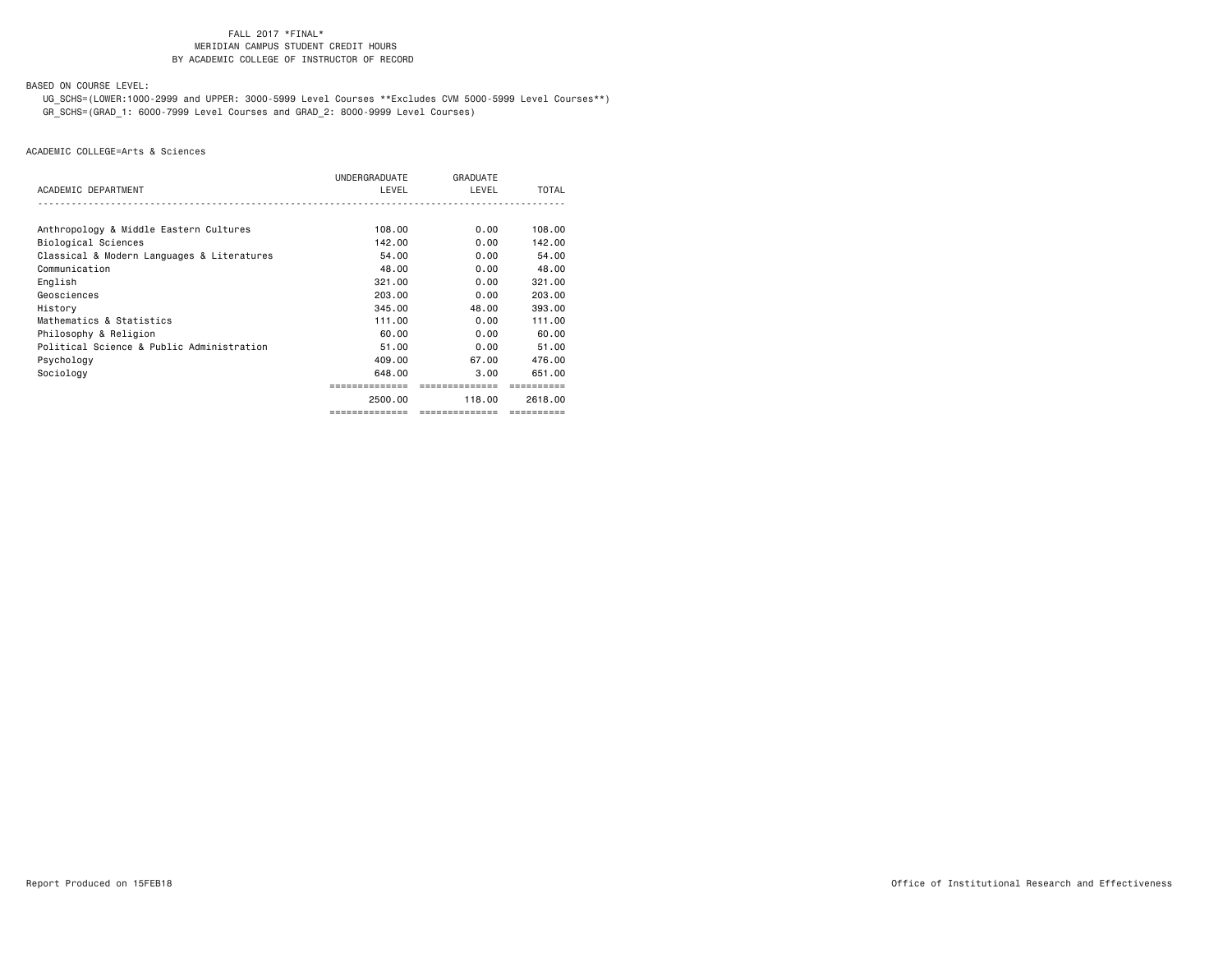### FALL 2017 \*FINAL\*MERIDIAN CAMPUS STUDENT CREDIT HOURS BY ACADEMIC COLLEGE OF INSTRUCTOR OF RECORD

BASED ON COURSE LEVEL:

 UG\_SCHS=(LOWER:1000-2999 and UPPER: 3000-5999 Level Courses \*\*Excludes CVM 5000-5999 Level Courses\*\*) GR\_SCHS=(GRAD\_1: 6000-7999 Level Courses and GRAD\_2: 8000-9999 Level Courses)

|                                                 | UNDERGRADUATE | GRADUATE |        |
|-------------------------------------------------|---------------|----------|--------|
| ACADEMIC DEPARTMENT                             | LEVEL         | LEVEL    | TOTAL  |
|                                                 |               |          |        |
| Finance & Economics                             | 18.00         | 0.00     | 18.00  |
| Management & Information Systems                | 550.00        | 0.00     | 550.00 |
| Marketing, Quantitative Analysis & Business Law | 135.00        | 0.00     | 135.00 |
| School of Accountancy                           | 123.00        | 0.00     | 123.00 |
|                                                 |               |          |        |
|                                                 | 826.00        | 0.00     | 826.00 |
|                                                 |               |          |        |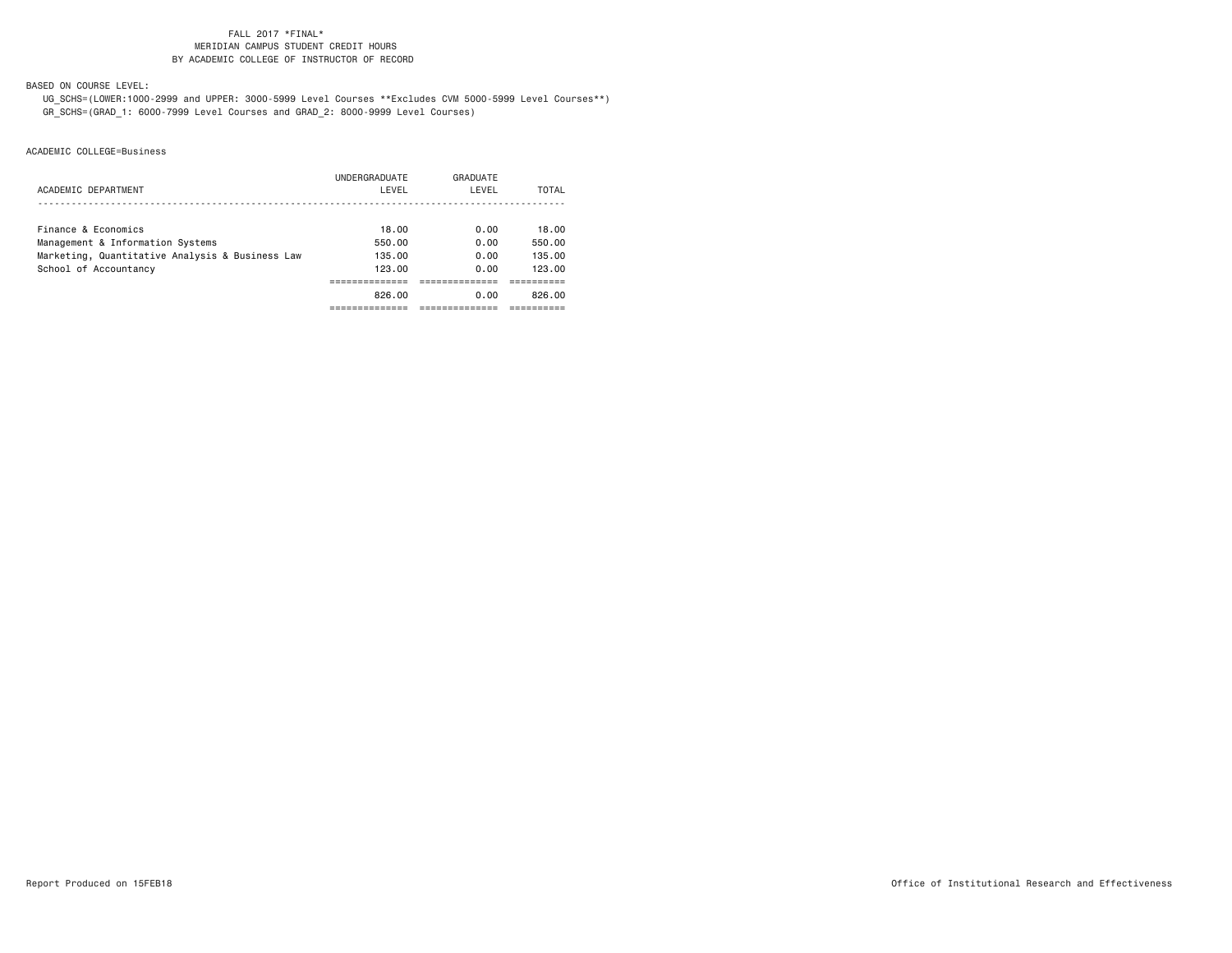### FALL 2017 \*FINAL\*MERIDIAN CAMPUS STUDENT CREDIT HOURS BY ACADEMIC COLLEGE OF INSTRUCTOR OF RECORD

BASED ON COURSE LEVEL:

 UG\_SCHS=(LOWER:1000-2999 and UPPER: 3000-5999 Level Courses \*\*Excludes CVM 5000-5999 Level Courses\*\*) GR\_SCHS=(GRAD\_1: 6000-7999 Level Courses and GRAD\_2: 8000-9999 Level Courses)

|                                                    | UNDERGRADUATE | GRADUATE |         |
|----------------------------------------------------|---------------|----------|---------|
| ACADEMIC DEPARTMENT                                | LEVEL         | LEVEL    | TOTAL   |
|                                                    |               |          |         |
| Counseling, Educational Psychology, and Foundation | 72.00         | 225.00   | 297.00  |
| Curriculum, Instruction & Special Education        | 1029.00       | 27.00    | 1056.00 |
| Educational Leadership                             | 60.00         | 99.00    | 159.00  |
| Kinesiology                                        | 340.00        | 0.00     | 340.00  |
|                                                    |               |          |         |
|                                                    | 1501.00       | 351.00   | 1852.00 |
|                                                    |               |          |         |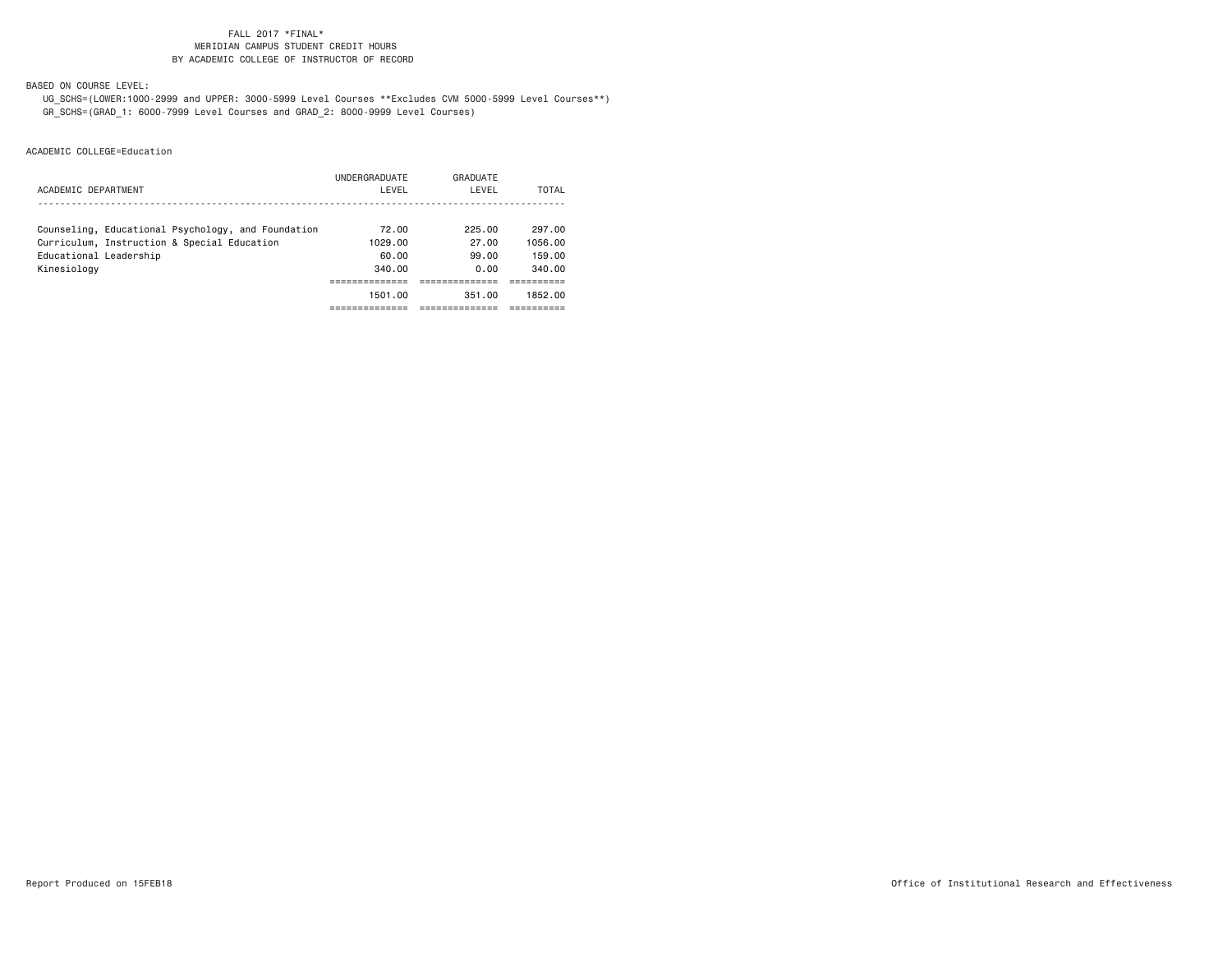| ACADEMIC DEPARTMENT                                                     | Instructor Name | Rank     | Tenure<br>Status | Course<br>Cip # | CRN   | Course # | Sec   | Crs | Type Title        | Inst<br>Per | UG<br><b>SCHS</b>                          | GR<br><b>SCHS</b>            | Total<br>SCHS         |
|-------------------------------------------------------------------------|-----------------|----------|------------------|-----------------|-------|----------|-------|-----|-------------------|-------------|--------------------------------------------|------------------------------|-----------------------|
| Anthropology & Middle Eastern Cultures                                  | Turner, James   | Lecturer | Non-Ten Track    | 450201          | 33923 | AN 2203  | 201 C |     | Racial Minorities | 1.00        | 108,00<br>.<br>108,00                      | 0.00<br>---------<br>0.00    | 108,00<br>.<br>108,00 |
| =============================<br>Anthropology & Middle Eastern Cultures |                 |          |                  |                 |       |          |       |     |                   |             | ========<br>108,00<br>--------<br>-------- | 0.00<br>--------<br>-------- | 108,00                |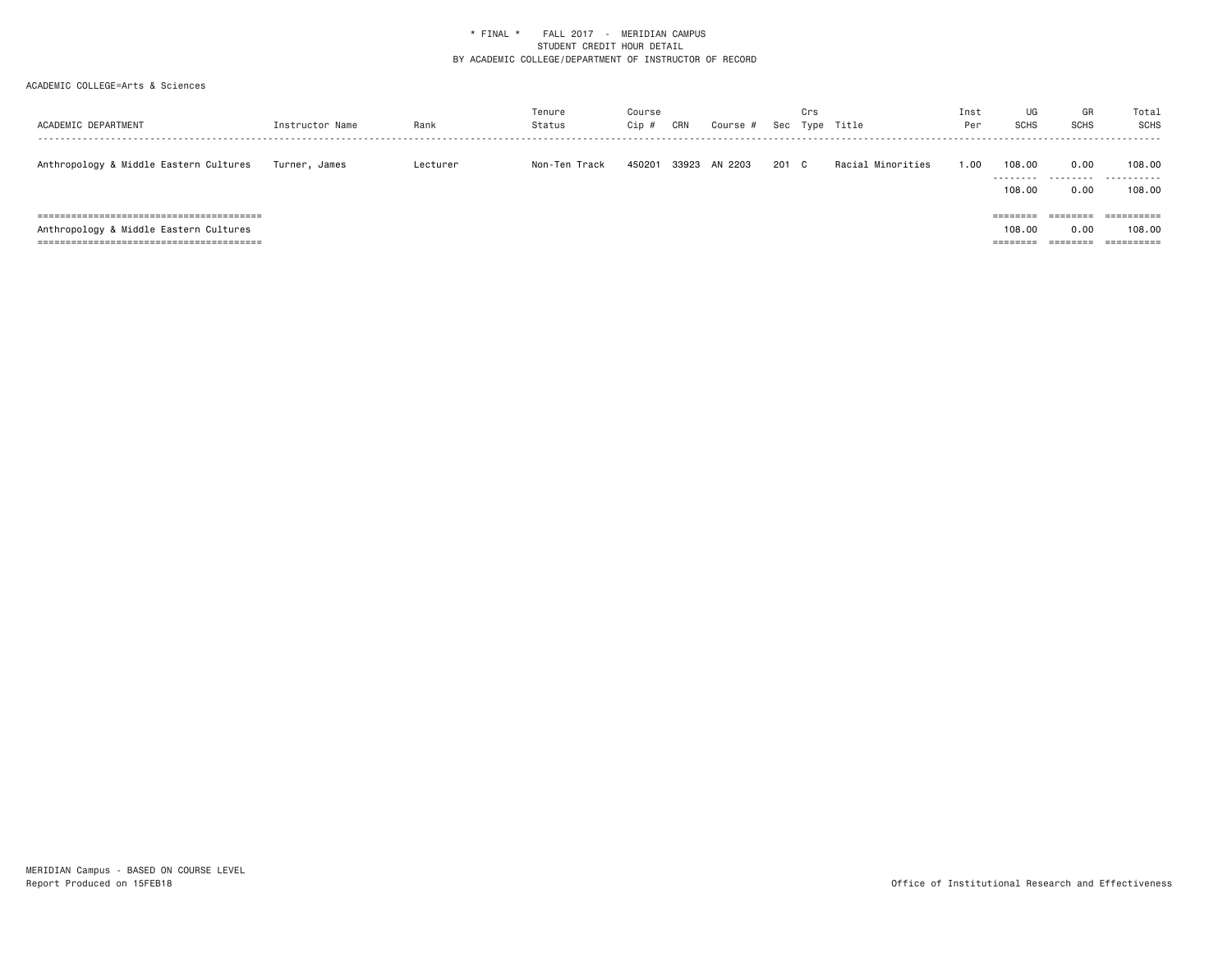| ACADEMIC DEPARTMENT | Instructor Name | Rank       | Tenure<br>Status | Course<br>Cip #                      | CRN                     | Course #                                                           | Sec                                       | Crs | Type Title                                                                                          | Inst<br>Per                          | UG<br><b>SCHS</b>                                                | GR<br>SCHS                                        | Total<br><b>SCHS</b><br>.                                        |
|---------------------|-----------------|------------|------------------|--------------------------------------|-------------------------|--------------------------------------------------------------------|-------------------------------------------|-----|-----------------------------------------------------------------------------------------------------|--------------------------------------|------------------------------------------------------------------|---------------------------------------------------|------------------------------------------------------------------|
| Biological Sciences | Fogarty, Jarrod | Instructor | Non-Ten Track    | 240102<br>260701<br>261310<br>270501 | 34027<br>36285<br>34864 | IDS 4111<br>BIO 3213<br>BIO 2313<br>34030 MA 2113<br>34070 ST 2113 | 201 C<br>201 C<br>201 C<br>201 C<br>201 C |     | Professional Seminar<br>Bio Reps Amphibians<br>Ecosystems of MS<br>Intro to Stats<br>Intro to Stats | 1.00<br>1.00<br>1.00<br>1.00<br>1.00 | 19.00<br>21.00<br>24.00<br>54.00<br>24.00<br>---------<br>142.00 | 0.00<br>0.00<br>0.00<br>0.00<br>0.00<br>.<br>0.00 | 19.00<br>21.00<br>24.00<br>54.00<br>24.00<br>.<br>$ -$<br>142.00 |
| Biological Sciences |                 |            |                  |                                      |                         |                                                                    |                                           |     |                                                                                                     |                                      | $=$ = = = = = = =<br>142.00<br>$=$ = = = = = = =                 | $=$ = = = = = = =<br>0.00<br>$=$ = = = = = = =    | $=$ = = = = = = = = =<br>142.00<br>-----------<br>----------     |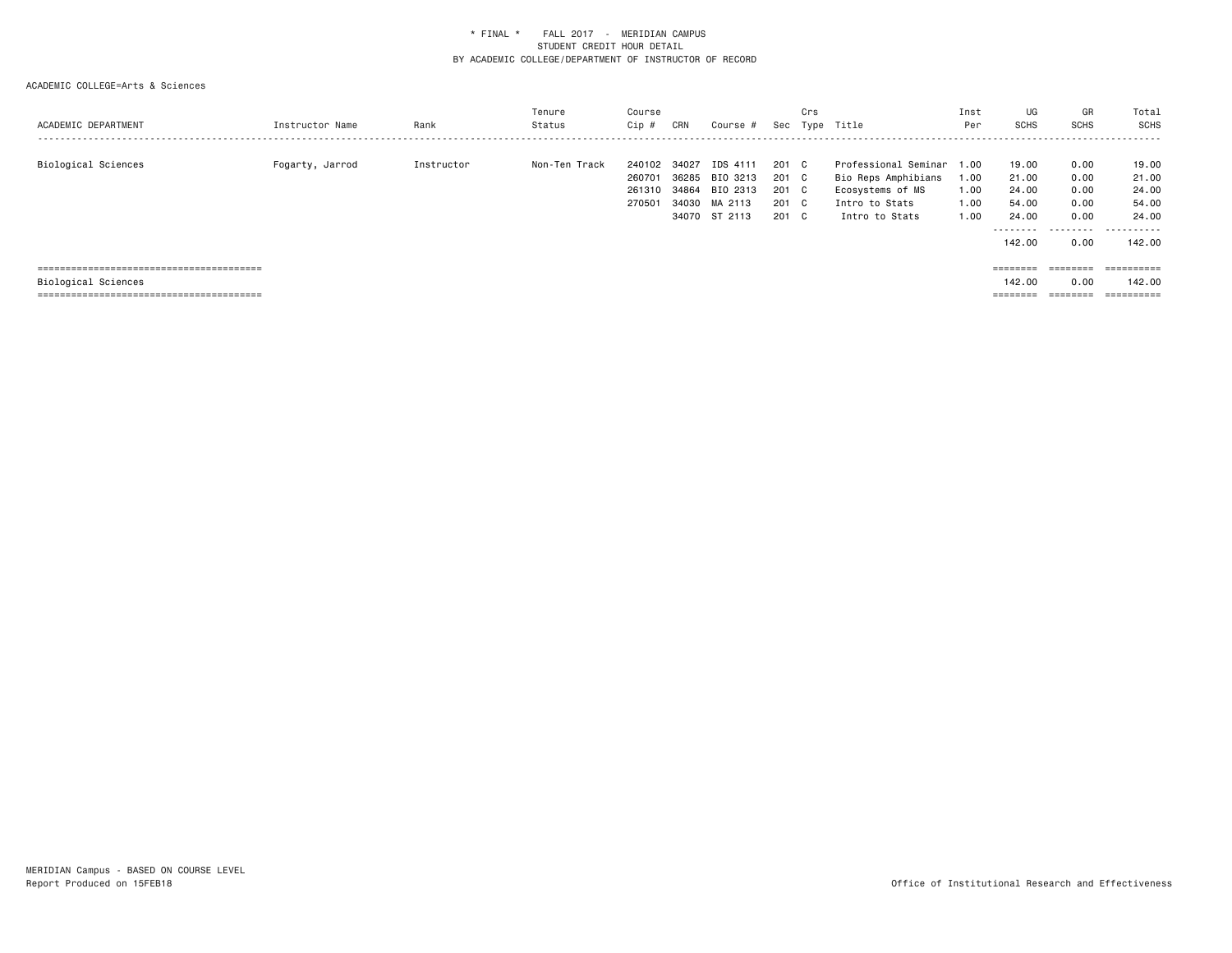| ACADEMIC DEPARTMENT                                                        | Instructor Name | Rank     | Tenure<br>Status | Course<br>Cip # | CRN | Course #       | Sec   | Crs | Type Title                | Inst<br>Per | UG<br><b>SCHS</b>             | GR<br><b>SCHS</b>            | Total<br>SCHS       |
|----------------------------------------------------------------------------|-----------------|----------|------------------|-----------------|-----|----------------|-------|-----|---------------------------|-------------|-------------------------------|------------------------------|---------------------|
| Classical & Modern Languages & Literatur Calderon, Beth                    |                 | Lecturer | Non-Ten Track    | 160905          |     | 34870 FLS 3323 | 201 C |     | Entrprs Span-Speak W 1.00 |             | 54.00<br>---------<br>54.00   | 0.00<br>---------<br>0.00    | 54.00<br>.<br>54.00 |
| ==============================<br>Classical & Modern Languages & Literatur |                 |          |                  |                 |     |                |       |     |                           |             | ========<br>54.00<br>-------- | 0.00<br>________<br>-------- | 54.00<br>========== |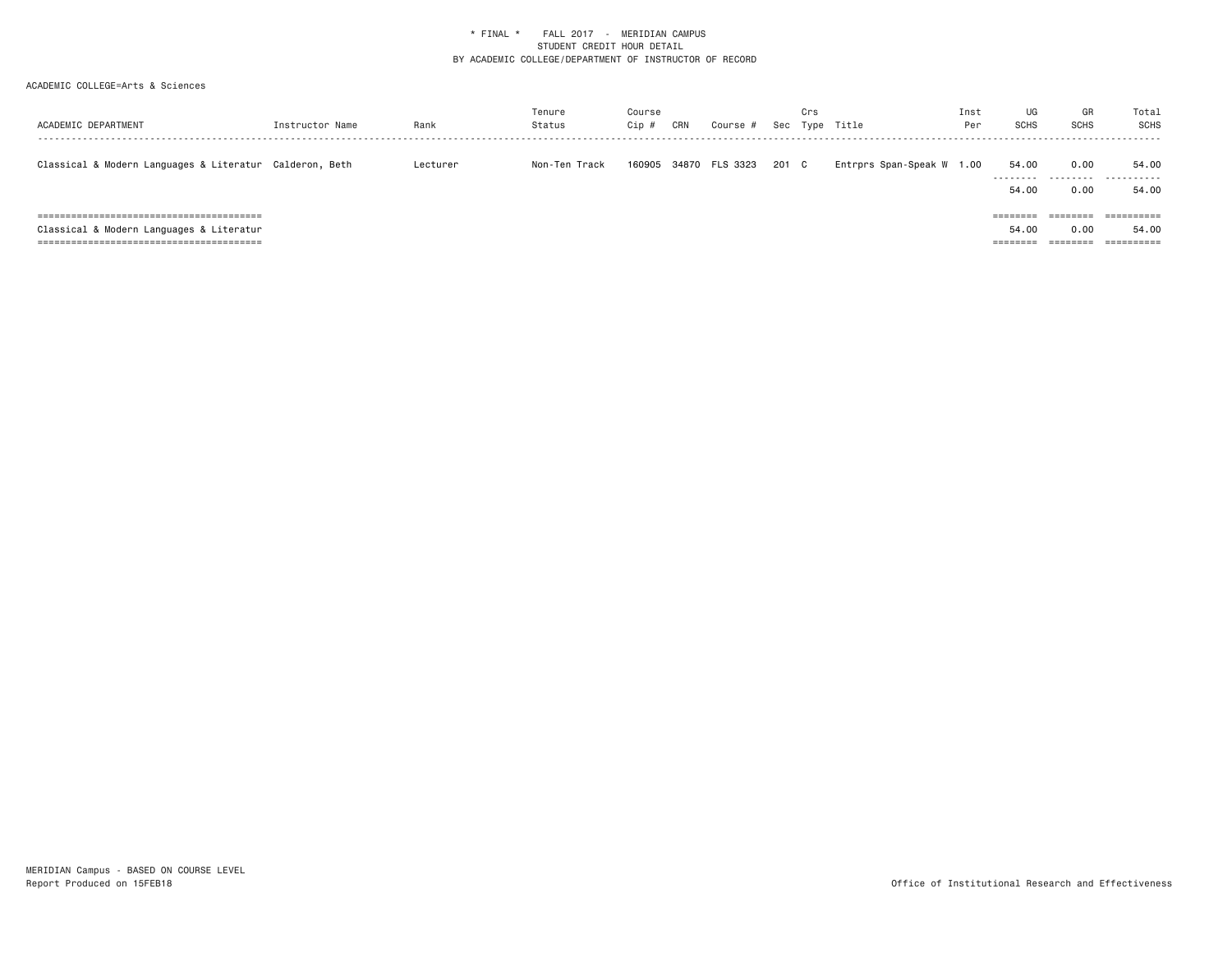| ACADEMIC DEPARTMENT | Instructor Name | Rank     | Tenure<br>Status | Course<br>Cip #  | CRN   | Course #                 |            | Crs      | Sec Type Title                               | Inst<br>Per | UG<br><b>SCHS</b>           | GR<br>SCHS                | Total<br>SCHS               |
|---------------------|-----------------|----------|------------------|------------------|-------|--------------------------|------------|----------|----------------------------------------------|-------------|-----------------------------|---------------------------|-----------------------------|
| Communication       | Taylor, Joshua  | Lecturer | Non-Ten Track    | 090401<br>090701 | 33931 | CO 4053<br>34889 CO 3343 | 201<br>201 | E<br>C . | Internship Comm<br>Writing for the Medi 1.00 | 1.00        | 3.00<br>45.00<br>.<br>48.00 | 0.00<br>0.00<br>.<br>0.00 | 3.00<br>45.00<br>.<br>48.00 |
|                     |                 |          |                  |                  |       |                          |            |          |                                              |             | ========                    | ========                  | ==========                  |
| Communication       |                 |          |                  |                  |       |                          |            |          |                                              |             | 48.00                       | 0.00                      | 48.00                       |
|                     |                 |          |                  |                  |       |                          |            |          |                                              |             | ========                    | ========                  |                             |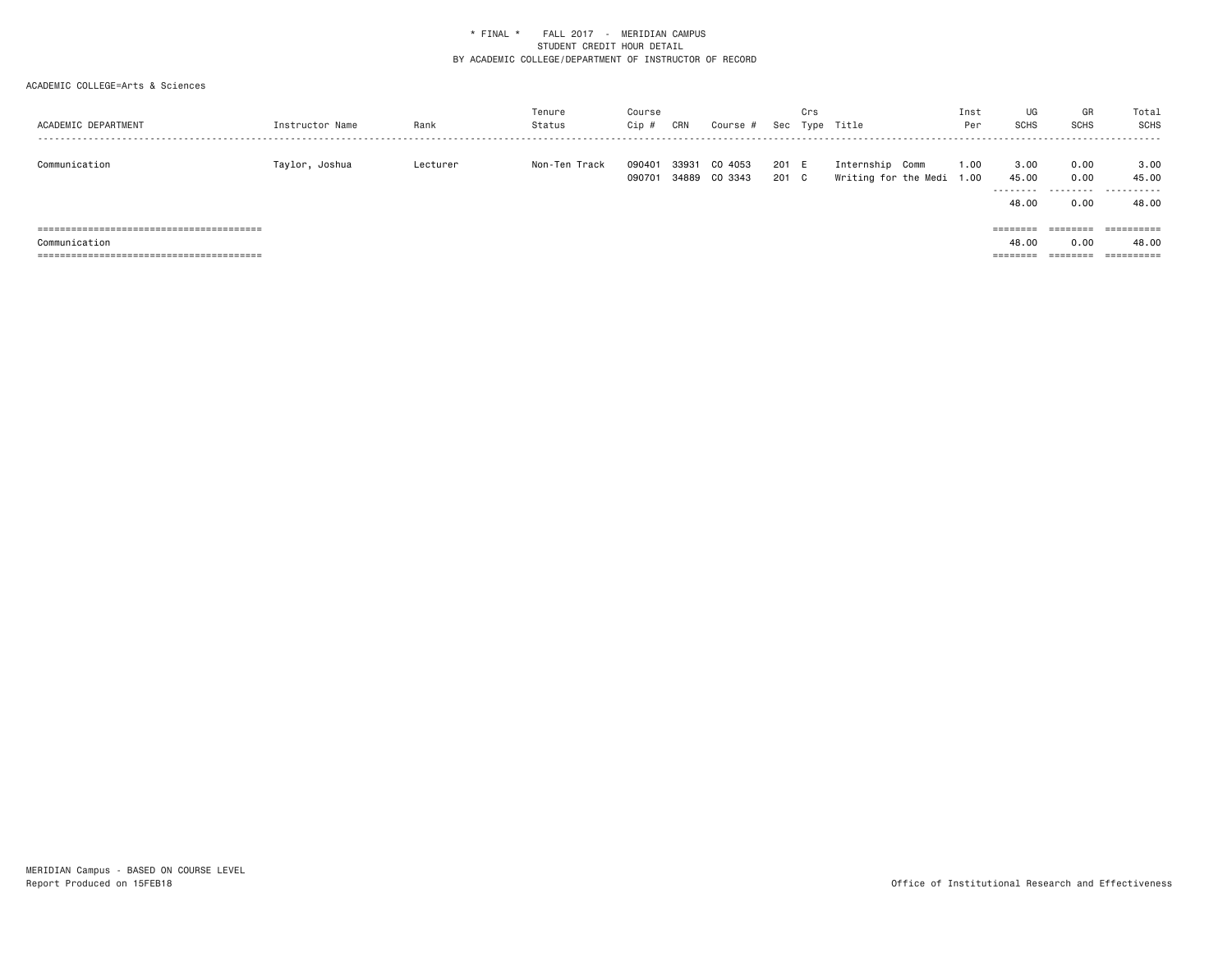| ACADEMIC DEPARTMENT                 | Instructor Name                  | Rank     | Tenure<br>Status | Course<br>Cip #  | CRN            | Course #                 | Sec            | Crs<br>Type | Title                                            | Inst<br>Per | UG<br>SCHS          | GR<br><b>SCHS</b>                                                                                                                 | Total<br><b>SCHS</b>                          |
|-------------------------------------|----------------------------------|----------|------------------|------------------|----------------|--------------------------|----------------|-------------|--------------------------------------------------|-------------|---------------------|-----------------------------------------------------------------------------------------------------------------------------------|-----------------------------------------------|
| English                             | Harmon Threatt, Elizabe Lecturer |          | Non-Ten Track    | 231302<br>231303 | 33983          | EN 3303<br>34878 EN 3313 | 201 C<br>201 C |             | Creative Writing<br>Writing for the Work 1.00    | 1.00        | 57.00<br>57.00      | 0.00<br>0.00                                                                                                                      | 57.00<br>57.00                                |
|                                     |                                  |          |                  |                  |                |                          |                |             |                                                  |             | --------<br>114.00  | $\cdots$<br>0.00                                                                                                                  | - - - - - -<br>114.00                         |
|                                     | Slimp, Cynthia                   | Lecturer | Non-Ten Track    | 231401<br>231402 | 34832<br>34828 | EN 4333<br>EN 2253       | 201 C<br>201 C |             | Southern Literature<br>American Lit After 1 1.00 | 1.00        | 36.00<br>21.00      | 0.00<br>0.00<br>--------                                                                                                          | 36.00<br>21.00                                |
|                                     |                                  |          |                  |                  |                |                          |                |             |                                                  |             | 57.00               | 0.00                                                                                                                              | 57.00                                         |
|                                     | Slimp, Stephen                   | Lecturer | Non-Ten Track    | 230101           |                | 33985 EN 3423            | 201 C          |             | Desc Eng Grammar                                 | 1.00        | 33.00               | 0.00<br>$\cdots$                                                                                                                  | 33.00                                         |
|                                     |                                  |          |                  |                  |                |                          |                |             |                                                  |             | 33.00               | 0.00                                                                                                                              | 33.00                                         |
|                                     | Thompson, Amanda                 | Lecturer | Non-Ten Track    | 231401 33981     |                | EN 2203                  | 201 C          |             | Intro To Literature                              | 1.00        | 117.00<br>--------- | 0.00<br>$\frac{1}{2} \left( \frac{1}{2} \right) \left( \frac{1}{2} \right) \left( \frac{1}{2} \right) \left( \frac{1}{2} \right)$ | 117.00<br>.                                   |
|                                     |                                  |          |                  |                  |                |                          |                |             |                                                  |             | 117.00              | 0.00                                                                                                                              | 117.00                                        |
| English<br>------------------------ |                                  |          |                  |                  |                |                          |                |             |                                                  |             | 321,00<br>========  | ========<br>0.00                                                                                                                  | ==========<br>321,00<br>$=$ = = = = = = = = = |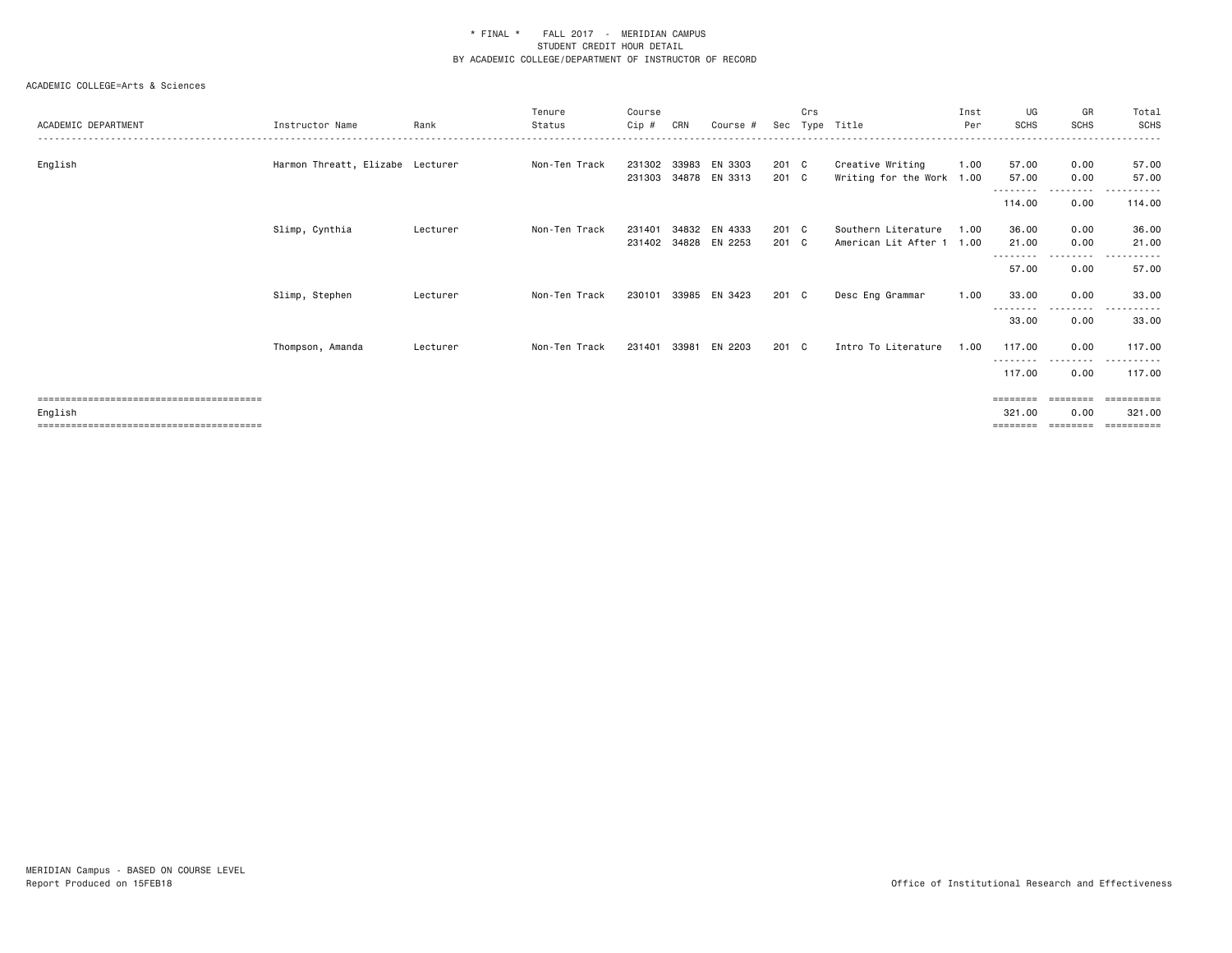| ACADEMIC DEPARTMENT | Instructor Name | Rank     | Tenure<br>Status | Course<br>Cip# | CRN   | Course #      |       | Crs | Sec Type Title      | Inst<br>Per | UG<br><b>SCHS</b>  | GR<br><b>SCHS</b> | Total<br>SCHS |
|---------------------|-----------------|----------|------------------|----------------|-------|---------------|-------|-----|---------------------|-------------|--------------------|-------------------|---------------|
| Geosciences         | Hutton, Brian   | Lecturer | Non-Ten Track    | 450701         |       | 36383 GR 1123 | 201 C |     | Intro World Geog    | 1.00        | 54.00<br>--------- | 0.00<br>.         | 54.00<br>.    |
|                     |                 |          |                  |                |       |               |       |     |                     |             | 54.00              | 0.00              | 54.00         |
|                     | Trent, Brittany | Lecturer | Non-Ten Track    | 400601         | 34007 | GG 1111       | 201 L |     | Earth Science I Lab | 1.00        | 32.00              | 0.00              | 32.00         |
|                     |                 |          |                  |                |       | 34008 GG 1113 | 201 C |     | Survey Earth Sci I  | 1.00        | 117.00             | 0.00              | 117.00        |
|                     |                 |          |                  |                |       |               |       |     |                     |             | ---------          | .                 | .             |
|                     |                 |          |                  |                |       |               |       |     |                     |             | 149.00             | 0.00              | 149.00        |
|                     |                 |          |                  |                |       |               |       |     |                     |             |                    | ========          | ==========    |
| Geosciences         |                 |          |                  |                |       |               |       |     |                     |             | 203.00             | 0.00              | 203.00        |
|                     |                 |          |                  |                |       |               |       |     |                     |             | ========           | ========          | ==========    |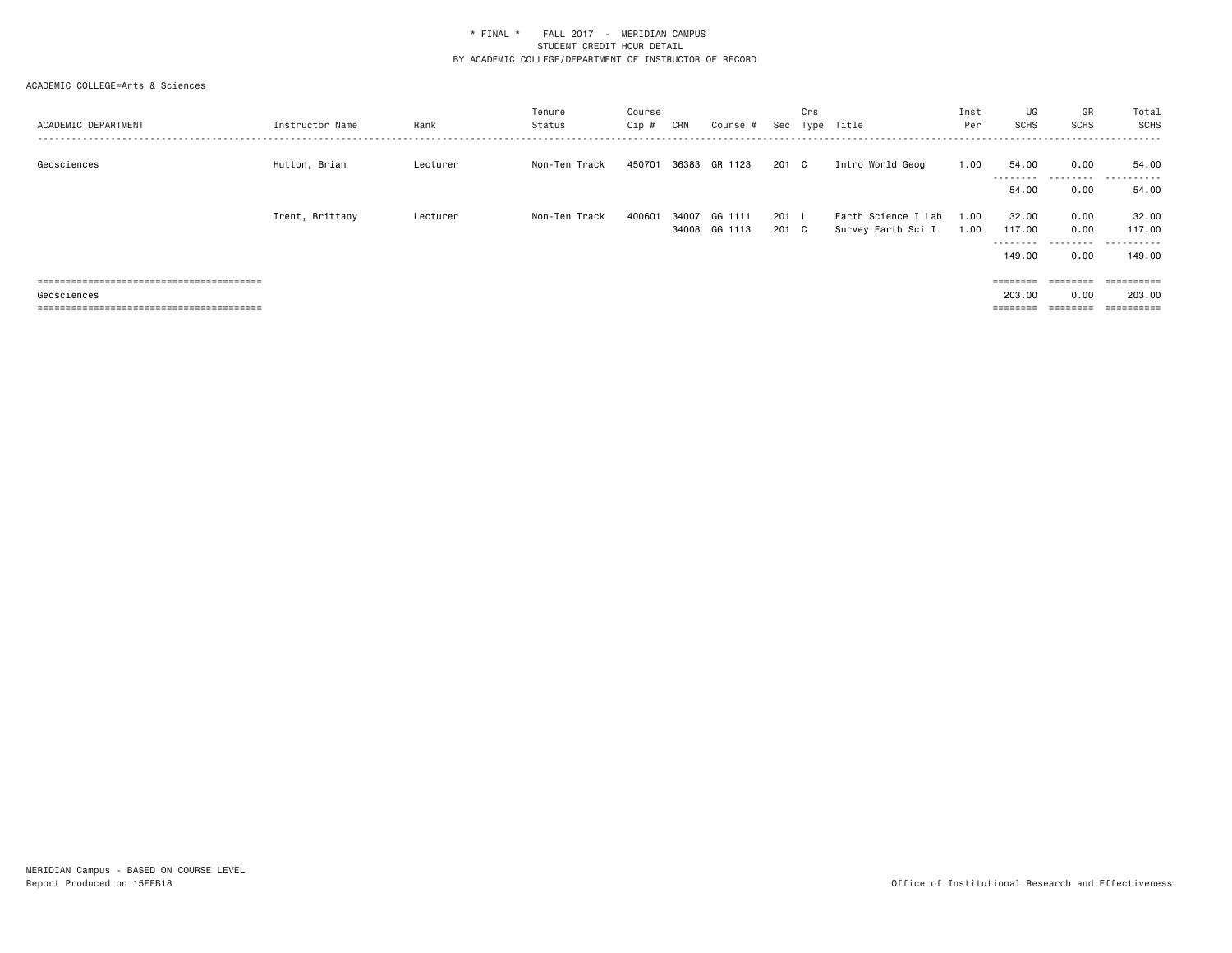|                     |                     |                             | Tenure                              | Course |       |                      |       | Crs |                           | Inst | UG                | GR                                                                                                                        | Total                                                                                                                             |
|---------------------|---------------------|-----------------------------|-------------------------------------|--------|-------|----------------------|-------|-----|---------------------------|------|-------------------|---------------------------------------------------------------------------------------------------------------------------|-----------------------------------------------------------------------------------------------------------------------------------|
| ACADEMIC DEPARTMENT | Instructor Name     | Rank                        | Status                              | Cip #  | CRN   | Course #             |       |     | Sec Type Title<br>.       | Per  | <b>SCHS</b>       | <b>SCHS</b>                                                                                                               | <b>SCHS</b>                                                                                                                       |
| History             | Bates, Toby         | Associate Professor Tenured |                                     | 540101 |       | 34012 HI 3333        | 201 C |     | Mississippi History       | 1.00 | 78.00             | 0.00                                                                                                                      | 78.00                                                                                                                             |
|                     |                     |                             |                                     | 540102 |       | 34857 HI 4323        | 201 C |     | American West             | 1.00 | 42.00             | 0.00                                                                                                                      | 42.00                                                                                                                             |
|                     |                     |                             |                                     |        |       | 34868 HI 4173        | 201 C |     | U S Hist Since 1945       | 1.00 | 54.00             | 0.00                                                                                                                      | 54.00                                                                                                                             |
|                     |                     |                             |                                     |        |       | 37107 HI 7000        | 202 I |     | Directed Indiv Study 1.00 |      | 0.00              | 3.00                                                                                                                      | 3.00                                                                                                                              |
|                     |                     |                             |                                     | 540104 | 34869 | HI 6173              | 201 C |     | U S Hist Since 1945       | 1.00 | 0.00              | 15.00                                                                                                                     | 15.00                                                                                                                             |
|                     |                     |                             |                                     |        | 37115 | HI 4000              | 201 I |     | Directed Indiv Study      | 1.00 | 3.00              | 0.00                                                                                                                      | 3.00                                                                                                                              |
|                     |                     |                             |                                     |        |       | 540108 34858 HI 6323 | 201 C |     | American West             | 1.00 | 0.00              | 12.00                                                                                                                     | 12.00<br>.                                                                                                                        |
|                     |                     |                             |                                     |        |       |                      |       |     |                           |      | .<br>177.00       | -----<br>30.00                                                                                                            | 207.00                                                                                                                            |
|                     | Damms, Richard      | Associate Professor Tenured |                                     | 540102 |       | 34836 HI 4203        | 201 C |     | Diplomatic Hist Us        | 1.00 | 27.00             | 0.00                                                                                                                      | 27.00                                                                                                                             |
|                     |                     |                             |                                     |        | 36725 | HI 7000              | 201 I |     | Directed Indiv Study      | 1.00 | 0.00              | 3.00                                                                                                                      | 3.00                                                                                                                              |
|                     |                     |                             |                                     |        |       | 540104 34847 HI 6203 | 201 C |     | Diplomatic Hist Us        | 1.00 | 0.00<br><u>.</u>  | 6.00<br>.                                                                                                                 | 6.00<br>.                                                                                                                         |
|                     |                     |                             |                                     |        |       |                      |       |     |                           |      | 27.00             | 9.00                                                                                                                      | 36.00                                                                                                                             |
|                     | Greene, Alison      | Associate Professor Tenured |                                     | 540101 |       | 34014 HI 3903        | 201 C |     | Hist & Hist Meth          | 1.00 | 6.00<br>.         | 0.00<br>.                                                                                                                 | 6.00<br>$\frac{1}{2} \left( \frac{1}{2} \right) \left( \frac{1}{2} \right) \left( \frac{1}{2} \right) \left( \frac{1}{2} \right)$ |
|                     |                     |                             |                                     |        |       |                      |       |     |                           |      | 6.00              | 0.00                                                                                                                      | 6.00                                                                                                                              |
|                     | Lavine, Matthew     | Associate Professor         | Tenured                             | 050201 |       | 34019 HI 4363        | 201 C |     | African American His 0.25 |      | 18.00             | 0.00                                                                                                                      | 18.00                                                                                                                             |
|                     |                     |                             |                                     | 540102 | 34018 | HI 4313              | 201 C |     | The New South             | 0.25 | 5.25              | 0.00                                                                                                                      | 5.25                                                                                                                              |
|                     |                     |                             |                                     | 540104 | 34020 | HI 4653              | 201 C |     | Hist Science & Tech       | 0.25 | 3.75              | 0.00                                                                                                                      | 3.75                                                                                                                              |
|                     |                     |                             |                                     |        |       | 34024 HI 6363        | 201 C |     | African American His      | 0.25 | 0.00              | 0.75                                                                                                                      | 0.75                                                                                                                              |
|                     |                     |                             |                                     |        |       | 34025 HI 6653        | 201 C |     | Hist Science & Tech       | 0.25 | 0.00<br><u>.</u>  | 1.50<br>.                                                                                                                 | 1.50<br>.                                                                                                                         |
|                     |                     |                             |                                     |        |       |                      |       |     |                           |      | 27.00             | 2.25                                                                                                                      | 29.25                                                                                                                             |
|                     | Perkins, Preston    | Lecturer                    | Non-Ten Track                       |        |       | 540101 34860 HI 4990 | 201 C |     | Special Topic In HI       | 1.00 | 27.00<br>.        | 0.00<br>.                                                                                                                 | 27.00<br>.                                                                                                                        |
|                     |                     |                             |                                     |        |       |                      |       |     |                           |      | 27.00             | 0.00                                                                                                                      | 27.00                                                                                                                             |
|                     | Timmerman, Nicholas | Lecturer                    | Non-Ten Track                       | 050201 |       | 34019 HI 4363        | 201 C |     | African American His 0.75 |      | 54.00             | 0.00                                                                                                                      | 54.00                                                                                                                             |
|                     |                     |                             |                                     |        |       | 540104 34024 HI 6363 | 201 C |     | Afro-Am History & Cu 0.75 |      | 0.00              | 2.25                                                                                                                      | 2.25                                                                                                                              |
|                     |                     |                             |                                     |        |       |                      |       |     |                           |      | .                 | $\frac{1}{2} \left( \frac{1}{2} \right) \left( \frac{1}{2} \right) \left( \frac{1}{2} \right) \left( \frac{1}{2} \right)$ |                                                                                                                                   |
|                     |                     |                             |                                     |        |       |                      |       |     |                           |      | 54.00             | 2.25                                                                                                                      | 56.25                                                                                                                             |
|                     | Traylor, Nancy      | Grad Teach Assist           | Not Applicable                      | 540104 |       | 34020 HI 4653        | 201 C |     | Hist Science & Tech       | 0.75 | 11.25             | 0.00                                                                                                                      | 11.25                                                                                                                             |
|                     |                     |                             |                                     |        |       | 34025 HI 6653        | 201 C |     | Hist Science & Tech       | 0.75 | 0.00<br>.         | 4.50<br>.                                                                                                                 | 4.50<br>.                                                                                                                         |
|                     |                     |                             |                                     |        |       |                      |       |     |                           |      | 11.25             | 4.50                                                                                                                      | 15.75                                                                                                                             |
|                     | Zinsou, Cameron     | Grad Teach Assist           | Not Applicable 540102 34018 HI 4313 |        |       |                      | 201 C |     | The New South             | 0.75 | 15.75<br><u>.</u> | 0.00                                                                                                                      | 15.75                                                                                                                             |
|                     |                     |                             |                                     |        |       |                      |       |     |                           |      | 15.75             | 0.00                                                                                                                      | 15.75                                                                                                                             |
|                     |                     |                             |                                     |        |       |                      |       |     |                           |      | ========          | <b>EDEDEDED</b>                                                                                                           |                                                                                                                                   |
| History             |                     |                             |                                     |        |       |                      |       |     |                           |      | 345.00            | 48.00                                                                                                                     | 393.00                                                                                                                            |
|                     |                     |                             |                                     |        |       |                      |       |     |                           |      |                   |                                                                                                                           | ======== ======== ==========                                                                                                      |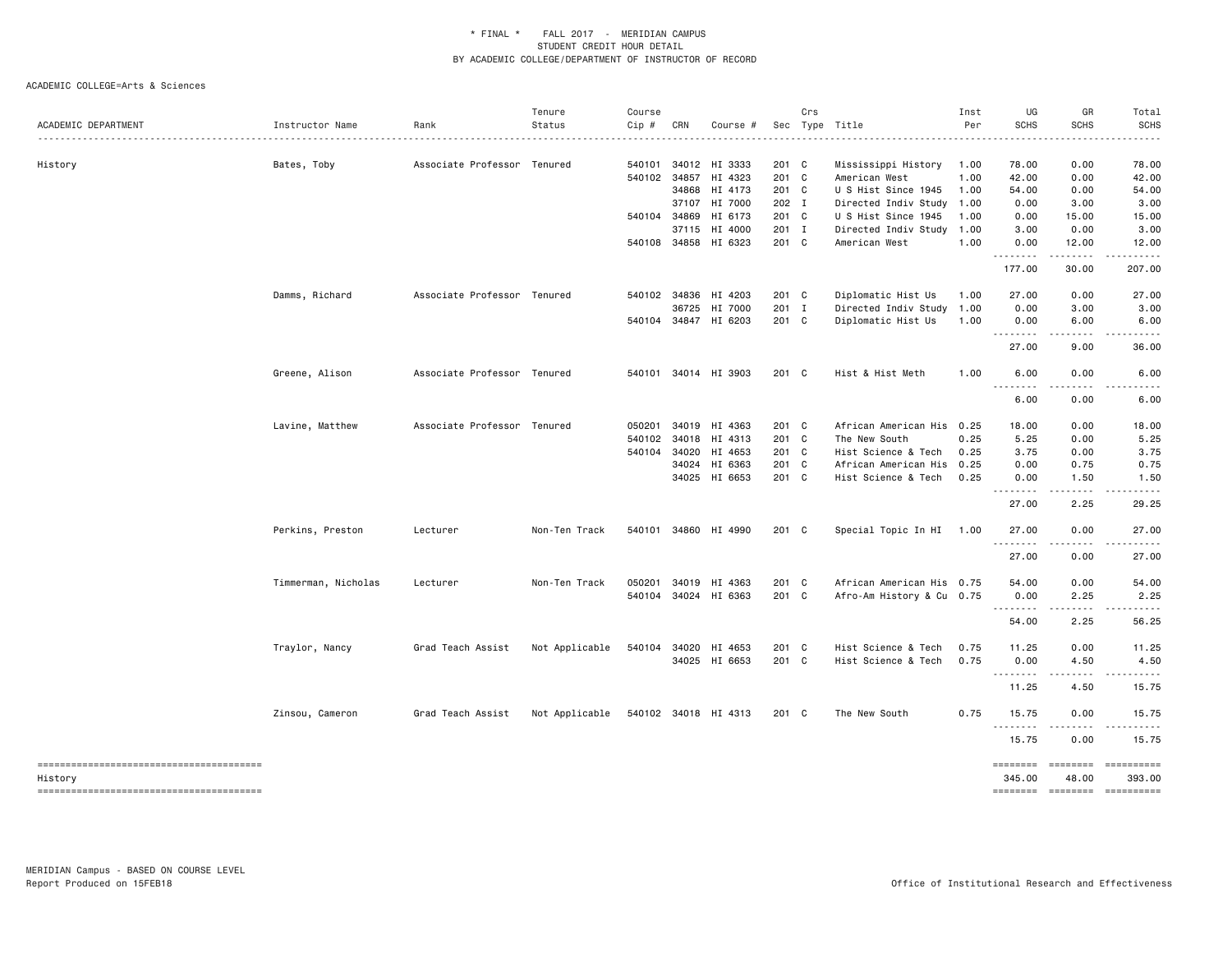| Instructor Name | Rank | Tenure<br>Status | Course<br>Cip #                   | CRN | Course #            |                                 | Crs |                                                            | Inst<br>Per          | UG<br>SCHS                           | GR<br>SCHS                | Total<br>SCHS                          |
|-----------------|------|------------------|-----------------------------------|-----|---------------------|---------------------------------|-----|------------------------------------------------------------|----------------------|--------------------------------------|---------------------------|----------------------------------------|
| Ge, Lin         |      |                  | 270101                            |     | MA 1323<br>BQA 3123 |                                 |     | Trigonometry<br>Cal Bus & Life Sc I<br>Bus Stat Methods II | 1.00<br>1.00<br>1.00 | 21.00<br>27.00<br>63.00<br>--------- | 0.00<br>0.00<br>0.00<br>. | 21.00<br>27.00<br>63.00<br>.<br>111.00 |
|                 |      |                  |                                   |     |                     |                                 |     |                                                            |                      |                                      |                           | ==========                             |
|                 |      |                  |                                   |     |                     |                                 |     |                                                            |                      | 111.00                               | 0.00                      | 111.00<br>==========                   |
|                 |      |                  | Clinical Assist Pro Non-Ten Track |     | 521302              | 34879<br>36302 MA 1613<br>33926 |     | 201 C<br>201 C<br>201 C                                    | Sec Type Title       |                                      | 111.00<br>========        | 0.00                                   |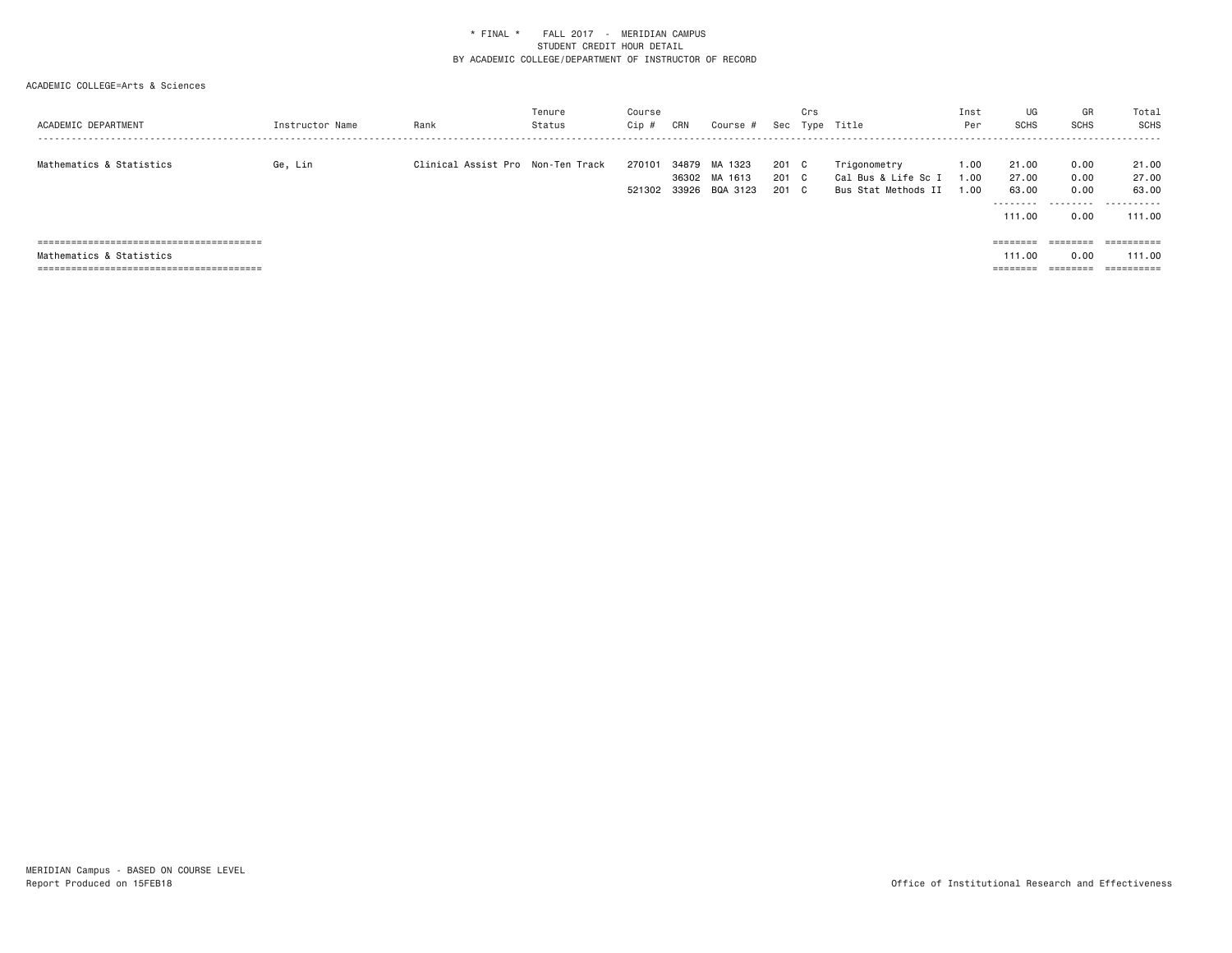| ACADEMIC DEPARTMENT   | Instructor Name  | Rank       | Tenure<br>Status | Course<br>Cip #  | CRN | Course #                         |              | Crs | Sec Type Title                              | Inst<br>Per      | UG<br>SCHS                           | GR<br><b>SCHS</b>         | Total<br>SCHS                                  |
|-----------------------|------------------|------------|------------------|------------------|-----|----------------------------------|--------------|-----|---------------------------------------------|------------------|--------------------------------------|---------------------------|------------------------------------------------|
| Philosophy & Religion | Johnson, Gregory | Instructor | Non-Ten Track    | 380102<br>389999 |     | 34042 PHI 1113<br>34827 PHI 4990 | 201 C<br>201 | C   | Intro To Logic<br>Special Topic In PHI 1.00 | $\overline{0}$ . | 45.00<br>15.00<br>---------<br>60.00 | 0.00<br>0.00<br>.<br>0.00 | 45.00<br>15.00<br>. <u>.</u> .<br>---<br>60.00 |
|                       |                  |            |                  |                  |     |                                  |              |     |                                             |                  | ========                             | ========                  | ==========                                     |
| Philosophy & Religion |                  |            |                  |                  |     |                                  |              |     |                                             |                  | 60.00                                | 0.00                      | 60.00                                          |
|                       |                  |            |                  |                  |     |                                  |              |     |                                             |                  | --------                             | ========                  | ==========                                     |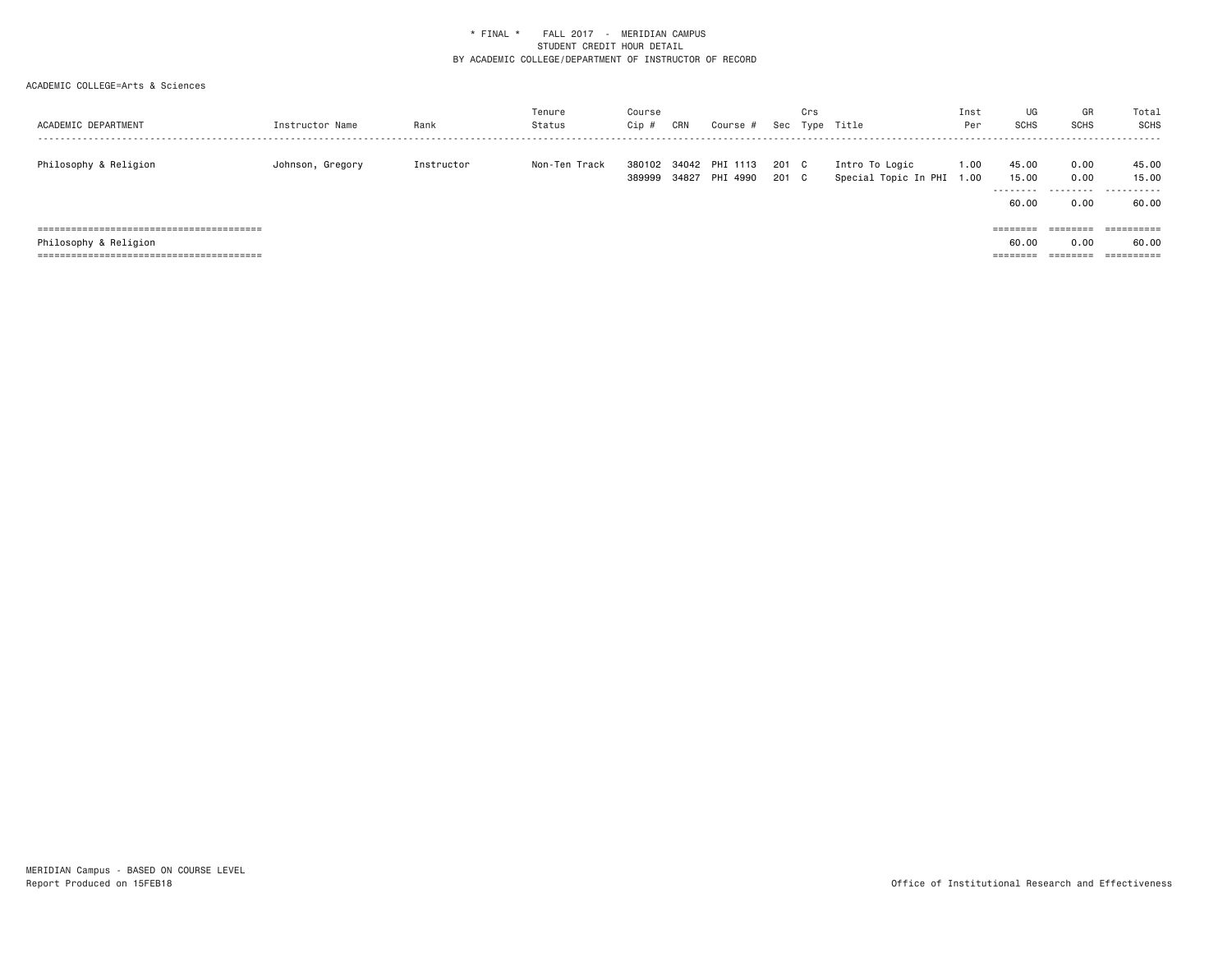| ACADEMIC DEPARTMENT                                    | Instructor Name | Rank       | Tenure<br>Status | Course<br>Cip # | CRN | Course #      |       | Crs | Sec Type Title   | Inst<br>Per | UG<br><b>SCHS</b>            | GR<br><b>SCHS</b>            | Total<br>SCHS                                |
|--------------------------------------------------------|-----------------|------------|------------------|-----------------|-----|---------------|-------|-----|------------------|-------------|------------------------------|------------------------------|----------------------------------------------|
| Political Science & Public Administratio Baker, Leslie |                 | Instructor | Non-Ten Track    | 451001          |     | 34044 PS 1513 | 201 C |     | Comparative Govt | 1.00        | 51.00<br>51.00               | 0.00<br>0.00                 | 51.00<br><br>51.00                           |
| Political Science & Public Administratio               |                 |            |                  |                 |     |               |       |     |                  |             | ========<br>51.00<br>======= | ========<br>0.00<br>======== | $=$ = = = = = = = = =<br>51.00<br>========== |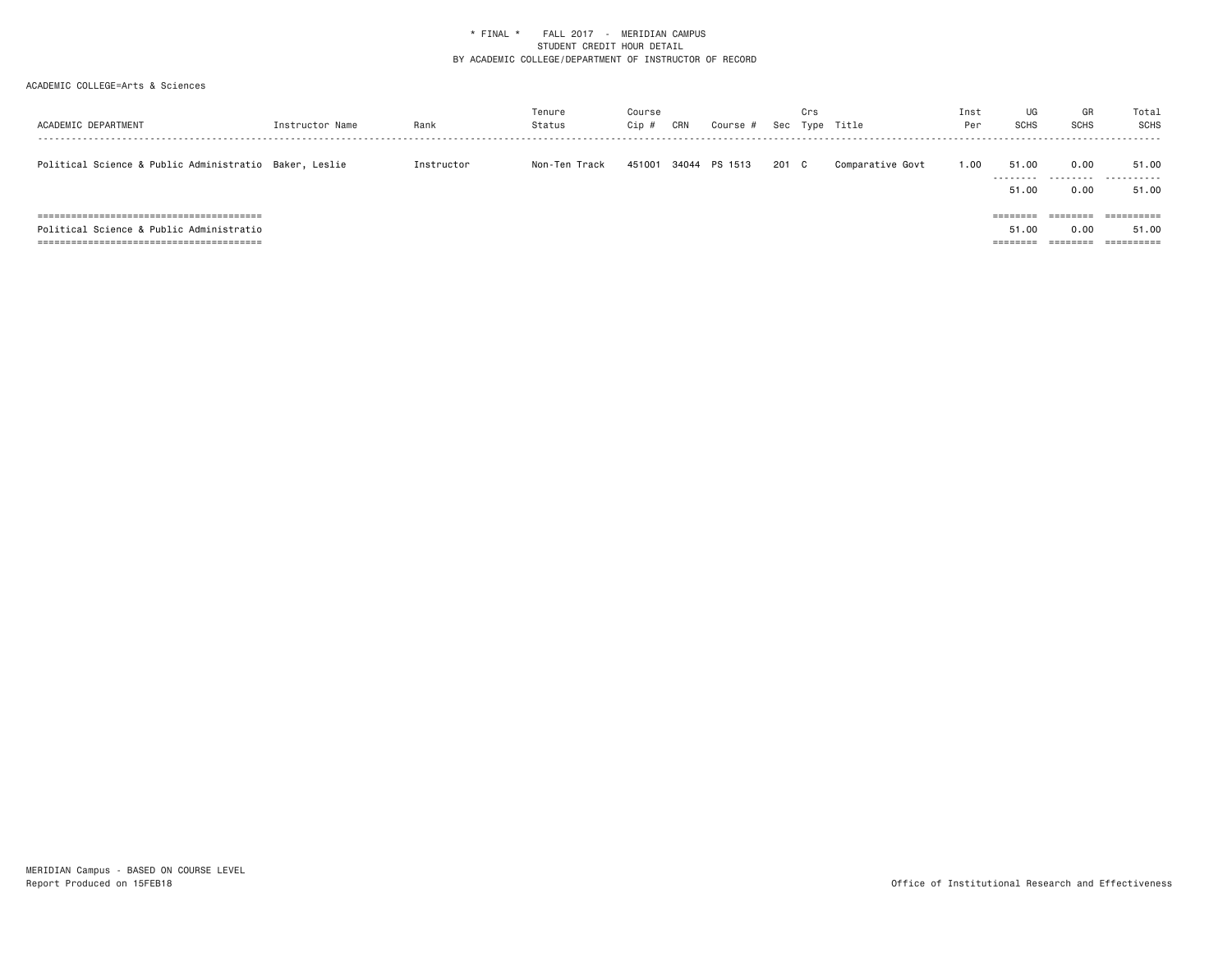|                     |                   |                               | Tenure        | Course |       |                |         | Crs |                           | Inst         | UG                         | GR                       | Total                                                                                                                                                         |
|---------------------|-------------------|-------------------------------|---------------|--------|-------|----------------|---------|-----|---------------------------|--------------|----------------------------|--------------------------|---------------------------------------------------------------------------------------------------------------------------------------------------------------|
| ACADEMIC DEPARTMENT | Instructor Name   | Rank                          | Status        | Cip#   | CRN   | Course         | Sec     |     | Type Title                | Per<br>----- | <b>SCHS</b>                | <b>SCHS</b>              | <b>SCHS</b><br>. <b>.</b> .                                                                                                                                   |
| Psychology          | Cooper, Stephanie | Lecturer                      | Non-Ten Track | 422703 |       | 34050 PSY 3803 | 201 C   |     | Int Dev Psychology        | 1.00         | 21.00                      | 0.00                     | 21.00                                                                                                                                                         |
|                     |                   |                               |               | 422707 |       | 34810 PSY 3363 | $201$ C |     | Behav Modification        | 1.00         | 45.00                      | 0.00                     | 45.00                                                                                                                                                         |
|                     |                   |                               |               |        |       |                |         |     |                           |              | .<br>66.00                 | --------<br>0.00         | .<br>66.00                                                                                                                                                    |
|                     | Gier, Vicki       | Associate Professor Tenured   |               | 420101 | 34057 | PSY 6423       | $201$ C |     | Sensation/Perception 1.00 |              | 0.00                       | 3.00                     | 3.00                                                                                                                                                          |
|                     |                   |                               |               | 422706 | 34053 | PSY 4423       | 201 C   |     | Sensation/Perception 1.00 |              | 33.00                      | 0.00                     | 33.00                                                                                                                                                         |
|                     |                   |                               |               | 422707 | 34811 | PSY 3623       | 201 C   |     | Social Psychology         | 1.00         | 69.00                      | 0.00                     | 69.00                                                                                                                                                         |
|                     |                   |                               |               | 440401 | 34045 | PSY 3073       | 201 C   |     | Psy Interper Relat        | 1.00         | 30.00<br>. <b>.</b> .      | 0.00<br>.                | 30.00                                                                                                                                                         |
|                     |                   |                               |               |        |       |                |         |     |                           |              | 132.00                     | 3.00                     | 135.00                                                                                                                                                        |
|                     | Hogan, Russell    | Lecturer                      | Non-Ten Track | 422701 |       | 34049 PSY 3713 | 201 C   |     | Cognitive Psychology 1.00 |              | 39.00                      | 0.00                     | 39.00                                                                                                                                                         |
|                     |                   |                               |               |        |       |                |         |     |                           |              | - - - - - - - - -<br>39.00 | -----<br>0.00            | .<br>39.00                                                                                                                                                    |
|                     | Shumate, James    | Lecturer                      | Non-Ten Track | 130603 | 34004 | EPY 6214       | 201 C   |     | Ed & Psy Statistics       | 1.00         | 0.00                       | 16.00                    | 16.00                                                                                                                                                         |
|                     |                   |                               |               | 420101 | 34054 | PSY 4726       | 201 E   |     | Internship In Psy I       | 1.00         | 6.00                       | 0.00                     | 6.00                                                                                                                                                          |
|                     |                   |                               |               |        | 34885 | PSY 6983       | 201 C   |     | Psychology Of Aging       | 1.00         | 0.00                       | 18.00                    | 18.00                                                                                                                                                         |
|                     |                   |                               |               | 422708 | 34046 | PSY 3104       | 201 B   |     | Introductory Psychol      | 1.00         | 76.00                      | 0.00                     | 76.00                                                                                                                                                         |
|                     |                   |                               |               | 422803 | 33934 | COE 8053       | 201 E   |     | Practicum                 | 1.00         | 0.00                       | 24.00                    | 24.00                                                                                                                                                         |
|                     |                   |                               |               | 422809 |       | 34884 PSY 4983 | 201 C   |     | Psychology Of Aging       | 1.00         | 36.00                      | 0.00<br>.                | 36.00<br>$\frac{1}{2} \left( \frac{1}{2} \right) \left( \frac{1}{2} \right) \left( \frac{1}{2} \right) \left( \frac{1}{2} \right) \left( \frac{1}{2} \right)$ |
|                     |                   |                               |               |        |       |                |         |     |                           |              | -------<br>118.00          | 58.00                    | 176.00                                                                                                                                                        |
|                     | Wilson, Rodney    | Assistant Professor Ten Track |               | 420101 | 34865 | PSY 4713       | 201 C   |     | Language & Thought        | 1.00         | 24.00                      | 0.00                     | 24.00                                                                                                                                                         |
|                     |                   |                               |               |        | 34866 | PSY 6713       | 201 C   |     | Language & Thought        | 1.00         | 0.00                       | 6.00                     | 6.00                                                                                                                                                          |
|                     |                   |                               |               | 422810 | 34834 | PSY 3503       | 201 C   |     | Health Psychology         | 1.00         | 30.00                      | 0.00                     | 30.00                                                                                                                                                         |
|                     |                   |                               |               |        |       |                |         |     |                           |              | - - - - - - - -<br>54.00   | $\frac{1}{2}$<br>6.00    | 60.00                                                                                                                                                         |
| Psychology          |                   |                               |               |        |       |                |         |     |                           |              | ========<br>409.00         | <b>CONSIGNS</b><br>67.00 | ==========<br>476.00                                                                                                                                          |
|                     |                   |                               |               |        |       |                |         |     |                           |              | ======== =======           |                          | ==========                                                                                                                                                    |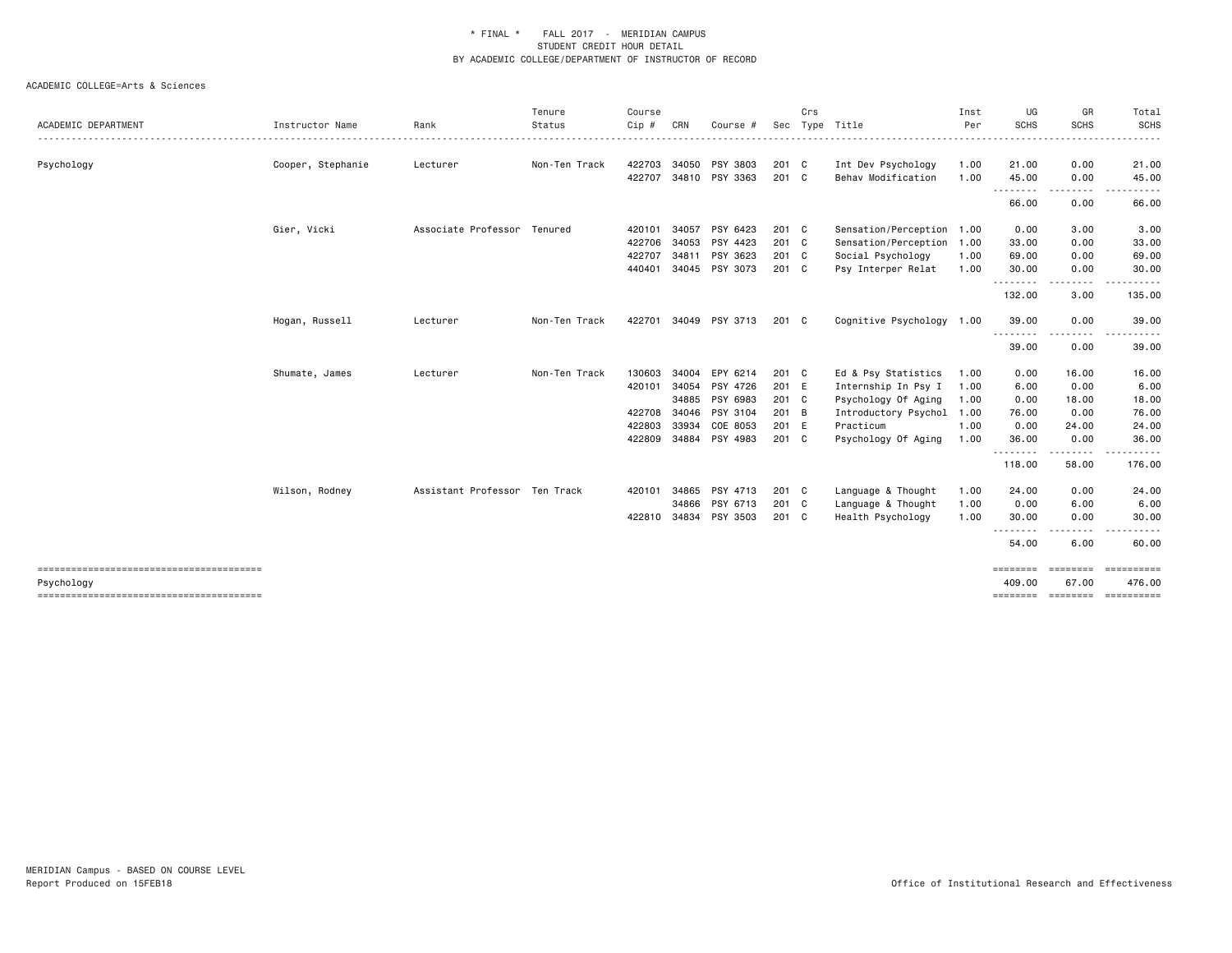|                     |                  |                                   | Tenure        | Course |       |                |               | Crs |                           | Inst | UG                                                                                                                                 | GR                                                                                                                                                           | Total                                     |
|---------------------|------------------|-----------------------------------|---------------|--------|-------|----------------|---------------|-----|---------------------------|------|------------------------------------------------------------------------------------------------------------------------------------|--------------------------------------------------------------------------------------------------------------------------------------------------------------|-------------------------------------------|
| ACADEMIC DEPARTMENT | Instructor Name  | Rank                              | Status        | Cip #  | CRN   | Course #       | Sec           |     | Type Title                | Per  | <b>SCHS</b>                                                                                                                        | <b>SCHS</b>                                                                                                                                                  | <b>SCHS</b>                               |
| Sociology           | Carr, Rhonda     | Assistant Professor Non-Ten Track |               | 440701 | 34072 | SW 2303        | 201 C         |     | Welfare Policy I          | 1.00 | 48.00                                                                                                                              | 0.00                                                                                                                                                         | 48.00                                     |
|                     |                  |                                   |               |        | 34073 | SW 2313        | 201 C         |     | Int Soc Work/Soc Wel 1.00 |      | 51.00                                                                                                                              | 0.00                                                                                                                                                         | 51.00                                     |
|                     |                  |                                   |               |        |       | 34881 SW 4643  | 201 C         |     | S W Services in Scho 1.00 |      | 39.00<br>.                                                                                                                         | 0.00<br>$\frac{1}{2} \left( \frac{1}{2} \right) \left( \frac{1}{2} \right) \left( \frac{1}{2} \right) \left( \frac{1}{2} \right)$                            | 39.00                                     |
|                     |                  |                                   |               |        |       |                |               |     |                           |      | 138.00                                                                                                                             | 0.00                                                                                                                                                         | 138.00                                    |
|                     | Cook, Amanda     | Assistant Professor Ten Track     |               | 450401 | 33945 | CRM 3603       | 201 C         |     | Criminological Theor 1.00 |      | 57.00                                                                                                                              | 0.00                                                                                                                                                         | 57.00                                     |
|                     |                  |                                   |               | 451101 | 34064 | SO 3213        | 201 C         |     | Intr To Social Res        | 1.00 | 39.00                                                                                                                              | 0.00                                                                                                                                                         | 39.00                                     |
|                     |                  |                                   |               |        | 35495 | SO 4803        | 201 C         |     | Social Research Prac 1.00 |      | 36.00                                                                                                                              | 0.00                                                                                                                                                         | 36.00                                     |
|                     |                  |                                   |               |        |       | 36656 SO 7000  | $201$ I       |     | Directed Indiv Study 1.00 |      | 0.00<br>.                                                                                                                          | 3.00<br>. <b>.</b>                                                                                                                                           | 3.00<br>. <b>.</b> .                      |
|                     |                  |                                   |               |        |       |                |               |     |                           |      | 132.00                                                                                                                             | 3.00                                                                                                                                                         | 135.00                                    |
|                     | Ladner, Tina     | Lecturer                          | Non-Ten Track | 450401 |       | 34867 CRM 3103 | $201 \quad C$ |     | Contemp Issues in CJ 1.00 |      | 60.00                                                                                                                              | 0.00                                                                                                                                                         | 60.00                                     |
|                     |                  |                                   |               |        |       |                |               |     |                           |      | $\frac{1}{2} \left( \frac{1}{2} \right) \left( \frac{1}{2} \right) \left( \frac{1}{2} \right) \left( \frac{1}{2} \right)$<br>60.00 | $\frac{1}{2}$<br>0.00                                                                                                                                        | 60.00                                     |
|                     | Savage, Angela   | Instructor                        | Non-Ten Track | 440701 | 34077 | SW 3523        | 201 C         |     | Social Work Pract II 1.00 |      | 57.00                                                                                                                              | 0.00                                                                                                                                                         | 57.00                                     |
|                     |                  |                                   |               |        |       | 34078 SW 3533  | 201 C         |     | Soc Work w/Commun &       | 1.00 | 57.00                                                                                                                              | 0.00                                                                                                                                                         | 57.00                                     |
|                     |                  |                                   |               |        |       | 34080 SW 4713  | 201 S         |     | Sen Sem Social Work       | 1.00 | 57.00<br>.                                                                                                                         | 0.00<br>.                                                                                                                                                    | 57.00<br>.                                |
|                     |                  |                                   |               |        |       |                |               |     |                           |      | 171.00                                                                                                                             | 0.00                                                                                                                                                         | 171.00                                    |
|                     | Swindell, Marian | Associate Professor Tenured       |               | 440701 | 34074 | SW 3003        | 201 C         |     | Populations at-risk       | 1.00 | 69.00                                                                                                                              | 0.00                                                                                                                                                         | 69.00                                     |
|                     |                  |                                   |               |        | 34075 | SW 3013        | 201 C         |     | Hum Beh Soc Envir I       | 1.00 | 51.00                                                                                                                              | 0.00                                                                                                                                                         | 51.00                                     |
|                     |                  |                                   |               |        |       | 34076 SW 3213  | 201 C         |     | Research Meth in SW       | 1.00 | 27.00                                                                                                                              | 0.00                                                                                                                                                         | 27.00                                     |
|                     |                  |                                   |               |        |       |                |               |     |                           |      | ---------<br>147.00                                                                                                                | $\frac{1}{2} \left( \frac{1}{2} \right) \left( \frac{1}{2} \right) \left( \frac{1}{2} \right) \left( \frac{1}{2} \right) \left( \frac{1}{2} \right)$<br>0.00 | .<br>147.00                               |
|                     |                  |                                   |               |        |       |                |               |     |                           |      | ========                                                                                                                           | ========                                                                                                                                                     | -----------                               |
| Sociology           |                  |                                   |               |        |       |                |               |     |                           |      | 648.00                                                                                                                             | 3.00                                                                                                                                                         | 651.00<br>=============================== |
|                     |                  |                                   |               |        |       |                |               |     |                           |      |                                                                                                                                    |                                                                                                                                                              |                                           |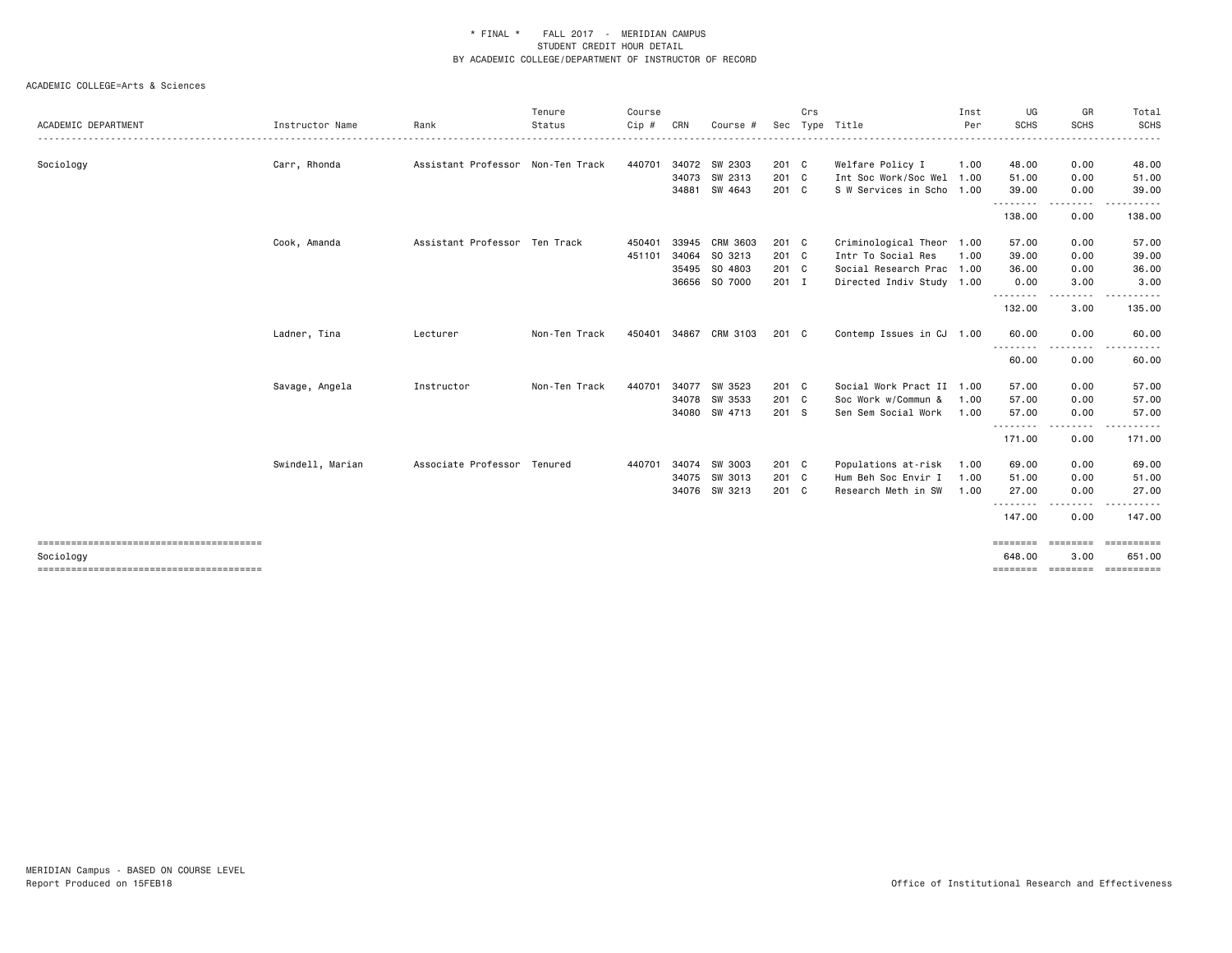| ACADEMIC DEPARTMENT                                     | Instructor Name  | Rank                        | Tenure<br>Status | Course<br>Cip # | CRN | Course #       |       | Crs | Sec Type Title            | Inst<br>Per | UG<br><b>SCHS</b>                                                                            | GR<br><b>SCHS</b> | Total<br>SCHS                                |
|---------------------------------------------------------|------------------|-----------------------------|------------------|-----------------|-----|----------------|-------|-----|---------------------------|-------------|----------------------------------------------------------------------------------------------|-------------------|----------------------------------------------|
| Finance & Economics                                     | Spurlin, William | Associate Professor Tenured |                  | 520801          |     | 34006 FIN 3123 | 201 C |     | Financial Management 1.00 |             | 18,00<br>---------<br>18,00                                                                  | 0.00<br>0.00      | 18.00<br>.<br>18,00                          |
| =======================<br>=====<br>Finance & Economics |                  |                             |                  |                 |     |                |       |     |                           |             | $\qquad \qquad \equiv \equiv \equiv \equiv \equiv \equiv \equiv \equiv$<br>18,00<br>======== | 0.00<br>--------  | ==========<br>18,00<br>$=$ = = = = = = = = = |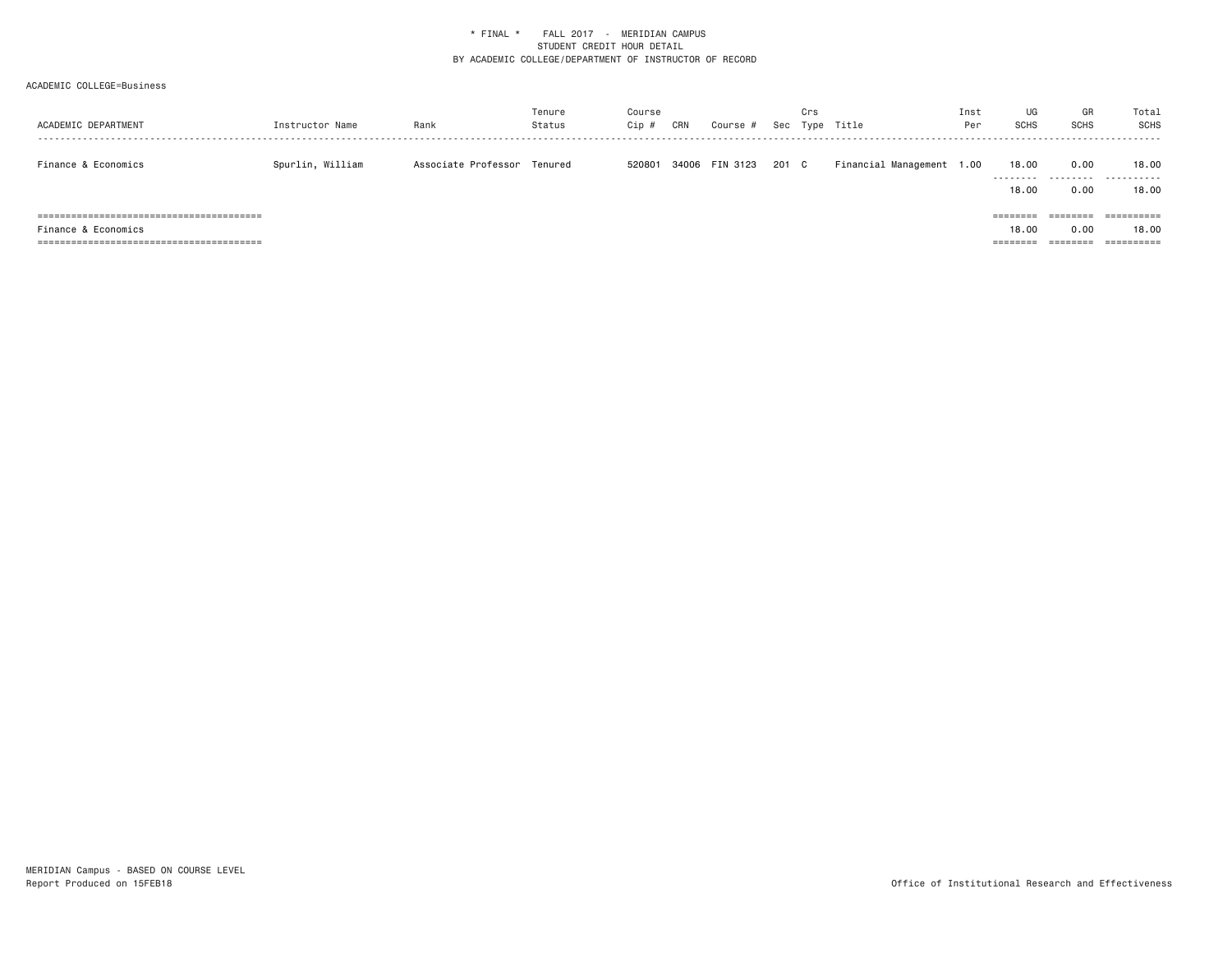| ACADEMIC DEPARTMENT              | Instructor Name    | Rank                              | Tenure<br>Status | Course<br>Cip #            | CRN            | Course #                                           | Sec                       | Crs | Type Title                                                          | Inst<br>Per          | UG<br><b>SCHS</b>                    | GR<br><b>SCHS</b>            | Total<br><b>SCHS</b>                                    |
|----------------------------------|--------------------|-----------------------------------|------------------|----------------------------|----------------|----------------------------------------------------|---------------------------|-----|---------------------------------------------------------------------|----------------------|--------------------------------------|------------------------------|---------------------------------------------------------|
| Management & Information Systems | Davis, Logan       | Lecturer                          | Non-Ten Track    | 510701                     |                | 34009 HCA 3313                                     | 201 C                     |     | Healthcare Systems                                                  | 1.00                 | 48.00                                | 0.00                         | 48.00                                                   |
|                                  |                    |                                   |                  |                            |                |                                                    |                           |     |                                                                     |                      | 48.00                                | 0.00                         | 48.00                                                   |
|                                  | Linton, Meagan     | Lecturer                          | Non-Ten Track    | 510701                     |                | 34010 HCA 3813                                     | 201 C                     |     | Healthcare Regulatio 1.00                                           |                      | 66.00                                | 0.00                         | 66.00                                                   |
|                                  |                    |                                   |                  |                            |                |                                                    |                           |     |                                                                     |                      | 66.00                                | 0.00                         | 66.00                                                   |
|                                  | McNeil, Stacey     | Clinical Assist Pro Non-Ten Track |                  | 520701<br>521003<br>521301 |                | 34034 MGT 3323<br>34036 MGT 3813<br>34032 MGT 3114 | $201$ C<br>201 C<br>201 C |     | Entrepreneurship<br>Organizational Behav 1.00<br>Prin of Mgt & Prod | 1.00<br>1.00         | 51.00<br>18.00<br>112.00             | 0.00<br>0.00<br>0.00         | 51.00<br>18.00<br>112.00                                |
|                                  |                    |                                   |                  |                            |                |                                                    |                           |     |                                                                     |                      | . <u>.</u><br>181.00                 | 0.00                         | 181.00                                                  |
|                                  | Randle, Vikki      | Associate Professor Tenured       |                  | 520101<br>520201<br>521001 | 33927<br>34760 | <b>BUS 4853</b><br>MGT 4153<br>34035 MGT 3513      | 201 C<br>201 C<br>$201$ C |     | <b>Business Policy</b><br>Management Seminar<br>Intro Human Res Mgt | 1.00<br>1.00<br>1.00 | 36.00<br>3.00<br>51.00<br>.<br>90.00 | 0.00<br>0.00<br>0.00<br>0.00 | 36.00<br>3.00<br>51.00<br>90.00                         |
|                                  | Shin, Seungjae     | Professor                         | Tenured          | 520301<br>521201           | 34761          | ACC 3053<br>33925 BIS 3233                         | 201 C<br>201 C            |     | Acct Systems II<br>Management Informati 1.00                        | 1.00                 | 30.00<br>87.00<br>.<br>117.00        | 0.00<br>0.00<br>0.00         | 30.00<br>87.00<br>117.00                                |
|                                  | Taylor, Jacqueline | Lecturer                          | Non-Ten Track    | 090101<br>520201           | 36596          | CO 3293<br>34033 MGT 3213                          | 201 C<br>201 C            |     | Corporate Comm<br>Org Communications                                | 1.00<br>1.00         | 9.00<br>39.00                        | 0.00<br>0.00                 | 9.00<br>39.00                                           |
|                                  |                    |                                   |                  |                            |                |                                                    |                           |     |                                                                     |                      | 48.00                                | 0.00                         | 48.00                                                   |
| Management & Information Systems |                    |                                   |                  |                            |                |                                                    |                           |     |                                                                     |                      | ========<br>550.00                   | ========<br>0.00             | ==========<br>550.00<br>=============================== |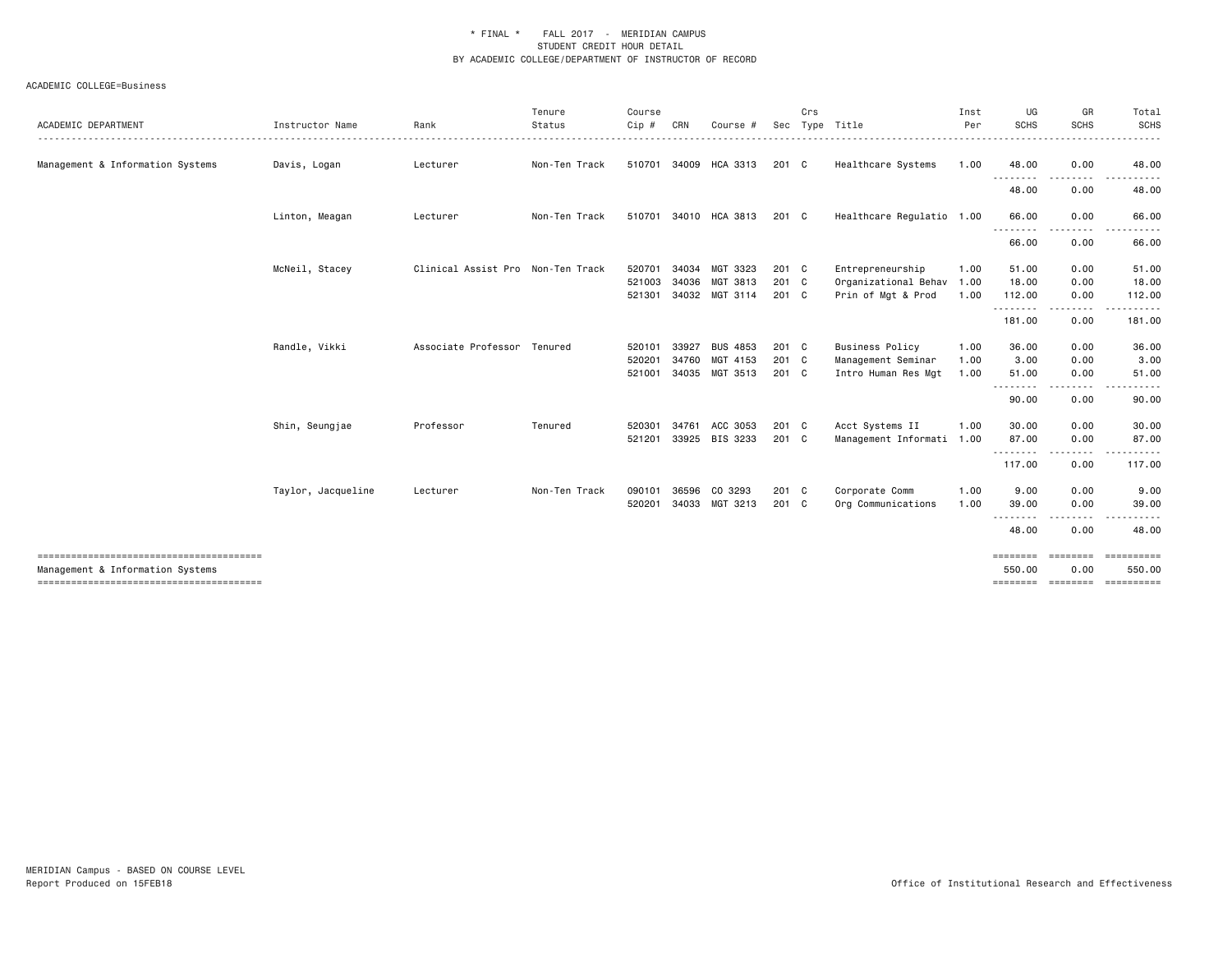| ACADEMIC DEPARTMENT                                    | Instructor Name | Rank                          | Tenure<br>Status | Course<br>Cip # | CRN   | Course #       |       | Crs | Sec Type Title            | Inst<br>Per | UG<br>SCHS     | GR<br>SCHS        | Total<br><b>SCHS</b>  |
|--------------------------------------------------------|-----------------|-------------------------------|------------------|-----------------|-------|----------------|-------|-----|---------------------------|-------------|----------------|-------------------|-----------------------|
| Marketing, Quantitative Analysis & Busin Hill, William |                 | Associate Professor Tenured   |                  | 521401          |       | 34764 MKT 3513 | 201 E |     | Marketing Internship 1.00 |             | 3.00           | 0.00              | 3.00                  |
|                                                        |                 |                               |                  | 521403          |       | 34762 MKT 3933 | 201 C |     | International Mkt         | 1.00        | 42.00          | 0.00              | 42.00                 |
|                                                        |                 |                               |                  |                 |       |                |       |     |                           |             | 45.00          | .<br>0.00         | - - - - - -<br>45.00  |
|                                                        | Qu, Yingge      | Assistant Professor Ten Track |                  | 521401          | 34037 | MKT 3013       | 201 C |     | Principles Of Mkt         | 1.00        | 30.00          | 0.00              | 30.00                 |
|                                                        |                 |                               |                  |                 |       | 34040 MKT 4123 | 201 C |     | Advertising               | 1.00        | 27.00          | 0.00              | 27.00                 |
|                                                        |                 |                               |                  |                 |       | 34041 MKT 4413 | 201 C |     | Consumer Behavior         | 1.00        | 33.00          | 0.00<br>--------- | 33.00<br>.<br>$ -$    |
|                                                        |                 |                               |                  |                 |       |                |       |     |                           |             | 90.00          | 0.00              | 90.00                 |
|                                                        |                 |                               |                  |                 |       |                |       |     |                           |             | <b>EEEEEEE</b> | ========          | <b>CONSIDERED</b>     |
| Marketing, Quantitative Analysis & Busin               |                 |                               |                  |                 |       |                |       |     |                           |             | 135.00         | 0.00              | 135.00                |
|                                                        |                 |                               |                  |                 |       |                |       |     |                           |             |                |                   | $=$ = = = = = = = = = |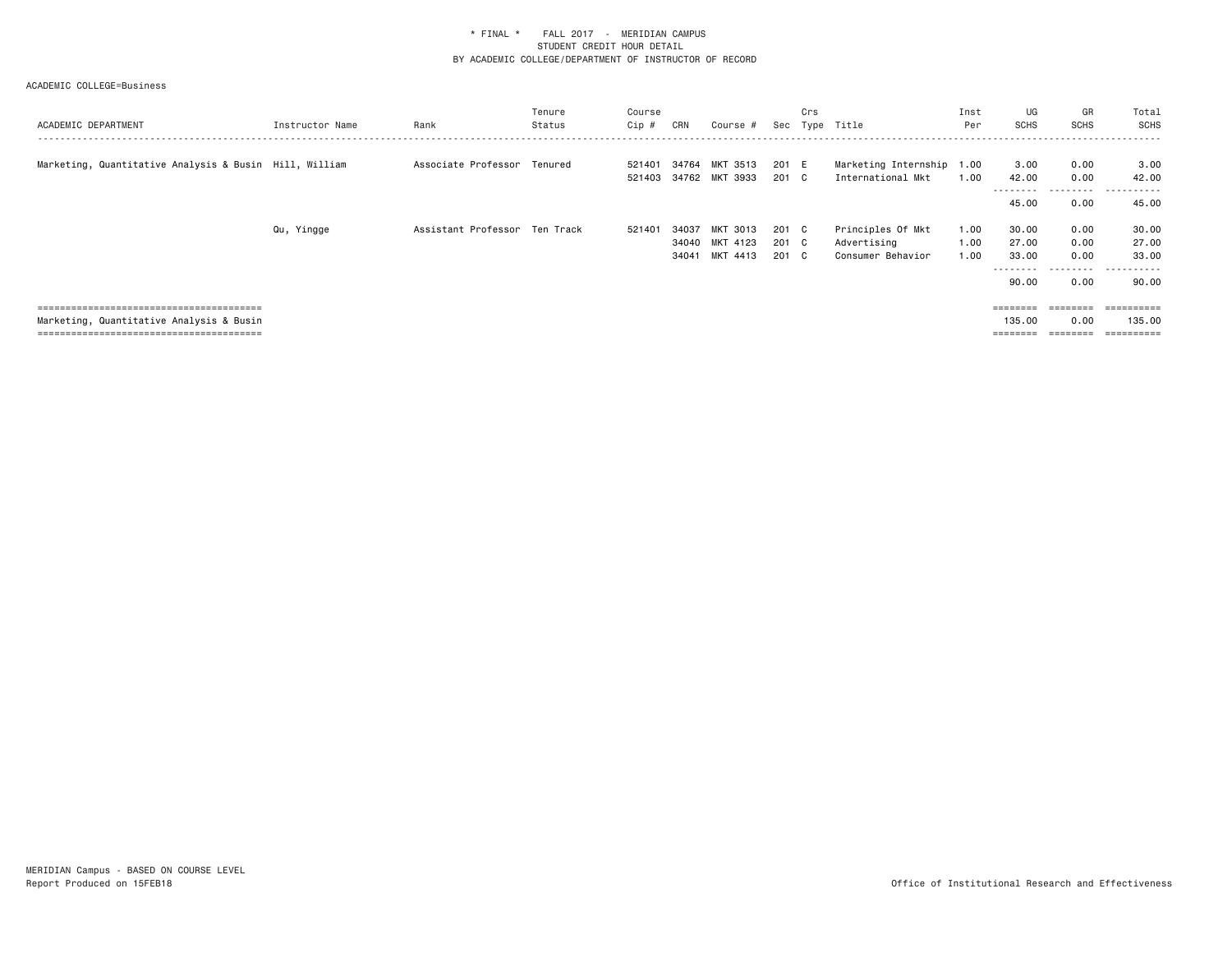| ACADEMIC DEPARTMENT   | Instructor Name | Rank                          | Tenure<br>Status | Course<br>Cip #  | CRN            | Course #                               | Sec                     | Crs | Type Title                                   | Inst<br>Per          | UG<br><b>SCHS</b>                    | GR<br>SCHS                | Total<br><b>SCHS</b>               |
|-----------------------|-----------------|-------------------------------|------------------|------------------|----------------|----------------------------------------|-------------------------|-----|----------------------------------------------|----------------------|--------------------------------------|---------------------------|------------------------------------|
| School of Accountancy | Ennis, Kevin    | Associate Professor Tenured   |                  | 520301<br>521601 | 33919<br>33921 | ACC 3013<br>ACC 4033<br>33922 ACC 4063 | 201 C<br>201 C<br>201 C |     | Cost Accounting<br>Auditing<br>Income Tax II | 1.00<br>1.00<br>1.00 | 27.00<br>21.00<br>18.00              | 0.00<br>0.00<br>0.00      | 27.00<br>21.00<br>18,00            |
|                       |                 |                               |                  |                  |                |                                        |                         |     |                                              |                      | ---------<br>66.00                   | .<br>0.00                 | -------<br>---<br>66.00            |
|                       | Faello, Joseph  | Assistant Professor Ten Track |                  | 520301           | 33918          | ACC 3003<br>33920 ACC 3023             | 201 C<br>201 C          |     | Acct Systems I<br>Intermediate Acc I         | 1.00<br>1.00         | 39.00<br>18.00<br>---------<br>57.00 | 0.00<br>0.00<br>.<br>0.00 | 39.00<br>18,00<br>.<br>57.00       |
| School of Accountancy |                 |                               |                  |                  |                |                                        |                         |     |                                              |                      | ========<br>123.00                   | ========<br>0.00          | ==========<br>123,00<br>========== |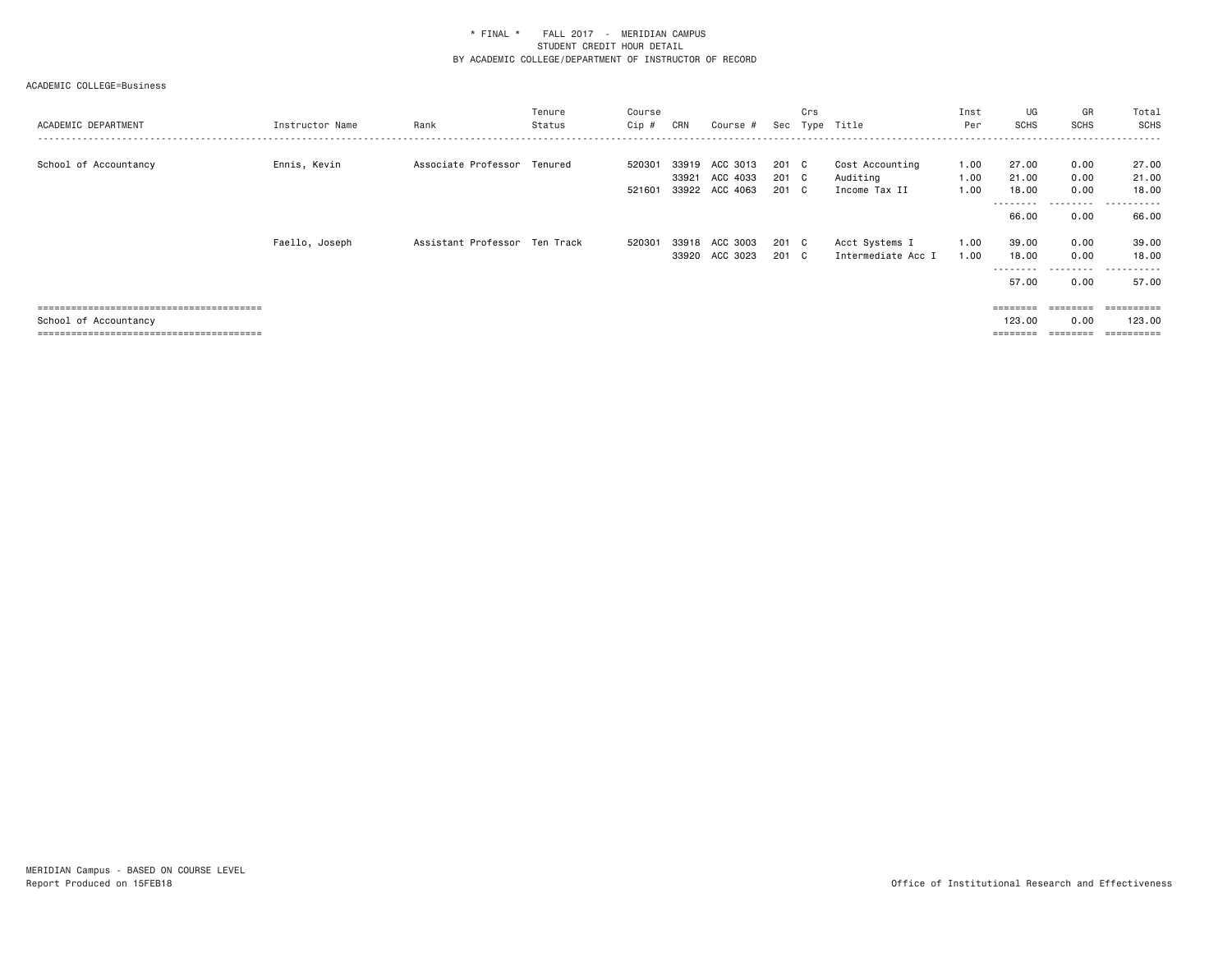| ACADEMIC DEPARTMENT                                    | Instructor Name   | Rank        | Tenure<br>Status | Course<br>Cip # | CRN   | Course #              |         | Crs | Sec Type Title            | Inst<br>Per | UG<br><b>SCHS</b>          | GR<br><b>SCHS</b>  | Total<br><b>SCHS</b>                                                                                                                                                                                                                                                                                                                                                                                                                                                                                                           |
|--------------------------------------------------------|-------------------|-------------|------------------|-----------------|-------|-----------------------|---------|-----|---------------------------|-------------|----------------------------|--------------------|--------------------------------------------------------------------------------------------------------------------------------------------------------------------------------------------------------------------------------------------------------------------------------------------------------------------------------------------------------------------------------------------------------------------------------------------------------------------------------------------------------------------------------|
|                                                        |                   |             |                  |                 |       |                       |         |     |                           |             |                            |                    |                                                                                                                                                                                                                                                                                                                                                                                                                                                                                                                                |
| Counseling, Educational Psychology, and Hall, Kimberly |                   | Professor   | Tenured          | 422803          |       | 33935 COE 8053        | 202 E   |     | Practicum                 | 1.00        | 0.00                       | 6.00               | 6.00                                                                                                                                                                                                                                                                                                                                                                                                                                                                                                                           |
|                                                        |                   |             |                  |                 | 33939 | COE 8150              | 201 E   |     | Aca Yr Field Exp I-P 1.00 |             | 0.00                       | 24.00              | 24.00                                                                                                                                                                                                                                                                                                                                                                                                                                                                                                                          |
|                                                        |                   |             |                  |                 |       | 36456 COE 7000        | 202 I   |     | Directed Indiv Study 1.00 |             | 0.00                       | 3.00               | 3.00                                                                                                                                                                                                                                                                                                                                                                                                                                                                                                                           |
|                                                        |                   |             |                  |                 |       | 36486 COE 7000        | 203 I   |     | Directed Indiv Study 1.00 |             | 0.00                       | 3.00               | 3.00                                                                                                                                                                                                                                                                                                                                                                                                                                                                                                                           |
|                                                        |                   |             |                  |                 |       | 36541 COE 7000        | 204 I   |     | Res in Coun Child Ab 1.00 |             | 0.00                       | 3.00               | 3.00                                                                                                                                                                                                                                                                                                                                                                                                                                                                                                                           |
|                                                        |                   |             |                  |                 |       | 36778 COE 7000        | 205 I   |     | Directed Indiv Study 1.00 |             | 0.00                       | 3.00               | 3.00                                                                                                                                                                                                                                                                                                                                                                                                                                                                                                                           |
|                                                        |                   |             |                  |                 | 36825 | COE 7000              | 206 I   |     | Directed Indiv Study 1.00 |             | 0.00                       | 3.00               | 3.00                                                                                                                                                                                                                                                                                                                                                                                                                                                                                                                           |
|                                                        |                   |             |                  |                 |       | 37084 COE 7000        | 207 I   |     | Directed Indiv Study 1.00 |             | 0.00                       | 3.00<br>----       | 3.00                                                                                                                                                                                                                                                                                                                                                                                                                                                                                                                           |
|                                                        |                   |             |                  |                 |       |                       |         |     |                           |             | 0.00                       | 48.00              | 48.00                                                                                                                                                                                                                                                                                                                                                                                                                                                                                                                          |
|                                                        | McDonald, Richard | Lecturer    | Non-Ten Track    |                 |       | 130604 34003 EPY 3253 | 201 C   |     | Evaluating Learning       | 1.00        | 24.00                      | 0.00               | 24.00                                                                                                                                                                                                                                                                                                                                                                                                                                                                                                                          |
|                                                        |                   |             |                  |                 |       |                       |         |     |                           |             | 24.00                      | 0.00               | 24.00                                                                                                                                                                                                                                                                                                                                                                                                                                                                                                                          |
|                                                        | Thomas, George    | Lecturer    | Non-Ten Track    |                 |       | 422803 33933 COE 8023 | 201 C   |     | Counseling Theory         | 1.00        | 0.00<br>.                  | 54.00              | 54.00                                                                                                                                                                                                                                                                                                                                                                                                                                                                                                                          |
|                                                        |                   |             |                  |                 |       |                       |         |     |                           |             | 0.00                       | 54.00              | 54.00                                                                                                                                                                                                                                                                                                                                                                                                                                                                                                                          |
|                                                        | Walton, Amanda    | Lecturer    | Non-Ten Track    | 130101          |       | 34002 EPY 3143        | 201 C   |     | Human Develop And Le 1.00 |             | 24.00<br>--------          | 0.00               | 24.00                                                                                                                                                                                                                                                                                                                                                                                                                                                                                                                          |
|                                                        |                   |             |                  |                 |       |                       |         |     |                           |             | 24.00                      | 0.00               | 24.00                                                                                                                                                                                                                                                                                                                                                                                                                                                                                                                          |
|                                                        | Weir, Karla       | Lecturer    | Non-Ten Track    |                 |       | 131101 33942 COE 8903 | $201$ C |     | School Couns Service 1.00 |             | 0.00<br><u>.</u>           | 33.00              | 33.00                                                                                                                                                                                                                                                                                                                                                                                                                                                                                                                          |
|                                                        |                   |             |                  |                 |       |                       |         |     |                           |             | 0.00                       | 33.00              | 33.00                                                                                                                                                                                                                                                                                                                                                                                                                                                                                                                          |
|                                                        | Woodall, Heather  | Non-Faculty | Not Applicable   |                 |       | 131101 35353 COE 1323 | 201 C   |     | Career Planning           | 1.00        | 24.00<br><u>.</u>          | 0.00               | 24.00                                                                                                                                                                                                                                                                                                                                                                                                                                                                                                                          |
|                                                        |                   |             |                  |                 |       |                       |         |     |                           |             | 24.00                      | 0.00               | 24.00                                                                                                                                                                                                                                                                                                                                                                                                                                                                                                                          |
|                                                        | Wozny, Darren     | Professor   | Tenured          | 422803          | 33938 | COE 8063              | 201 C   |     | Res Tech For Counsel 1.00 |             | 0.00                       | 36.00              | 36.00                                                                                                                                                                                                                                                                                                                                                                                                                                                                                                                          |
|                                                        |                   |             |                  | 511505          |       | 33940 COE 8303        | $201$ C |     | Family Couns Theory       | 1.00        | 0.00                       | 54.00              | 54.00                                                                                                                                                                                                                                                                                                                                                                                                                                                                                                                          |
|                                                        |                   |             |                  |                 |       |                       |         |     |                           |             | 0.00                       | 90.00              | 90.00                                                                                                                                                                                                                                                                                                                                                                                                                                                                                                                          |
| Counseling, Educational Psychology, and                |                   |             |                  |                 |       |                       |         |     |                           |             | $=$ = = = = = = =<br>72.00 | ========<br>225.00 | $\begin{array}{cccccccccc} \multicolumn{3}{c}{} & \multicolumn{3}{c}{} & \multicolumn{3}{c}{} & \multicolumn{3}{c}{} & \multicolumn{3}{c}{} & \multicolumn{3}{c}{} & \multicolumn{3}{c}{} & \multicolumn{3}{c}{} & \multicolumn{3}{c}{} & \multicolumn{3}{c}{} & \multicolumn{3}{c}{} & \multicolumn{3}{c}{} & \multicolumn{3}{c}{} & \multicolumn{3}{c}{} & \multicolumn{3}{c}{} & \multicolumn{3}{c}{} & \multicolumn{3}{c}{} & \multicolumn{3}{c}{} & \multicolumn{3}{c}{} & \mult$<br>297.00<br>-------- ------- --------- |
|                                                        |                   |             |                  |                 |       |                       |         |     |                           |             |                            |                    |                                                                                                                                                                                                                                                                                                                                                                                                                                                                                                                                |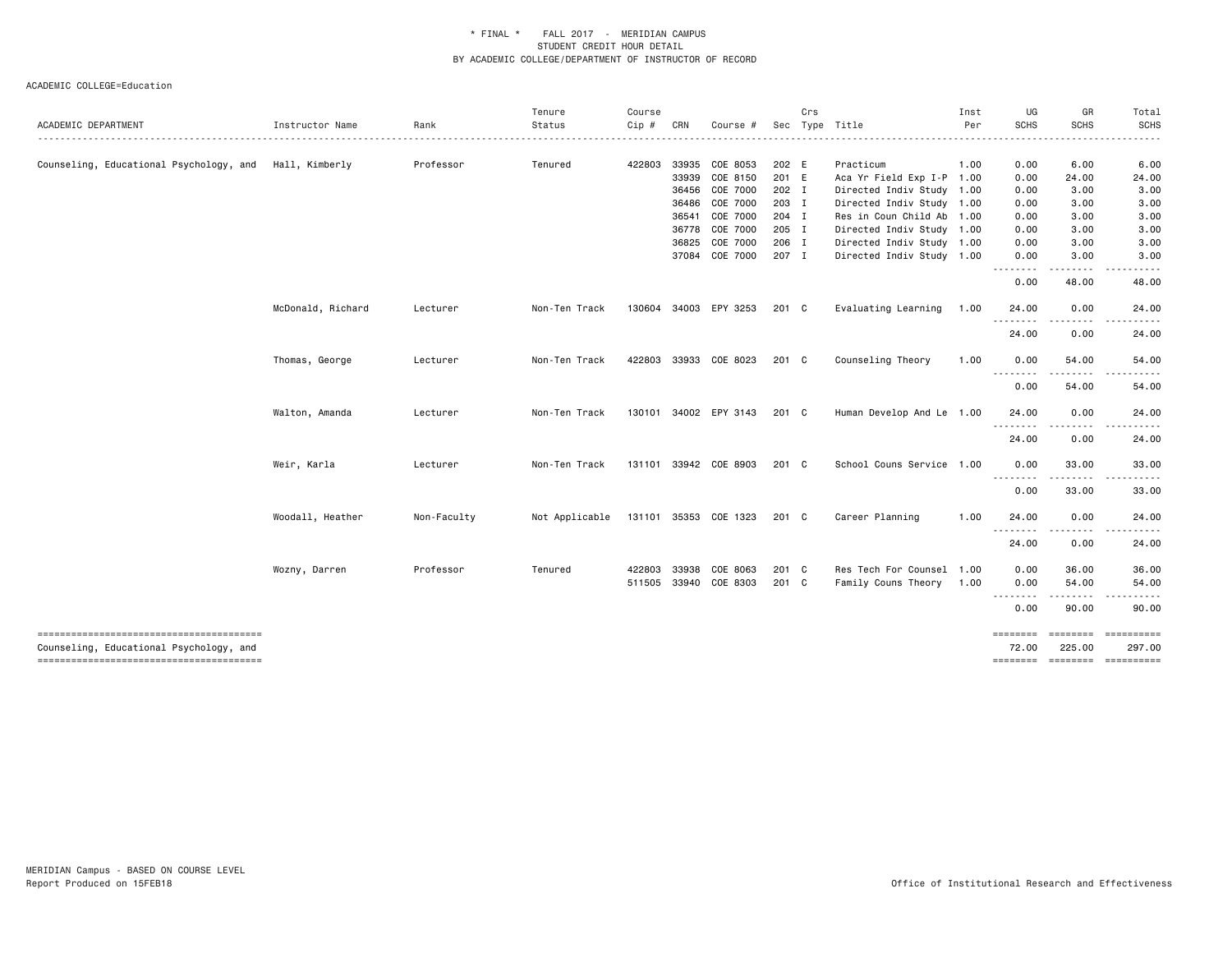| ACADEMIC DEPARTMENT                                  | Instructor Name  | Rank                              | Tenure<br>Status | Course<br>Cip # | CRN   | Course #              |         | Crs | Sec Type Title            | Inst<br>Per | UG<br><b>SCHS</b> | GR<br>SCHS                     | Total<br><b>SCHS</b>   |
|------------------------------------------------------|------------------|-----------------------------------|------------------|-----------------|-------|-----------------------|---------|-----|---------------------------|-------------|-------------------|--------------------------------|------------------------|
| Curriculum, Instruction & Special Educat Crum, Karen |                  | Lecturer                          | Non-Ten Track    | 131203 34807    |       | RDG 3423              | 201 C   |     | Middle Lvl Lit II         | 1.00        | 21.00<br>.        | 0.00<br>$\frac{1}{2}$          | 21.00<br>$\frac{1}{2}$ |
|                                                      |                  |                                   |                  |                 |       |                       |         |     |                           |             | 21.00             | 0.00                           | 21.00                  |
|                                                      | Davidson, Sandy  | Lecturer                          | Non-Ten Track    |                 |       | 131202 33948 EDE 3343 | 201 C   |     | Teach Adoles Lit          | 1.00        | 75.00<br>.        | 0.00<br>.                      | 75.00                  |
|                                                      |                  |                                   |                  |                 |       |                       |         |     |                           |             | 75.00             | 0.00                           | 75.00                  |
|                                                      | Hanna, Tania     | Clinical Assist Pro Non-Ten Track |                  | 131305          | 34061 | RDG 4133              | 201 C   |     | Integrat Lang Art In 1.00 |             | 51.00             | 0.00                           | 51.00                  |
|                                                      |                  |                                   |                  | 131315          | 34059 | RDG 3113              | 201 C   |     | Early Literacy Instr 1.00 |             | 51.00             | 0.00                           | 51.00                  |
|                                                      |                  |                                   |                  |                 | 34060 | RDG 3123              | 201 C   |     | Early Lit Instruct I 1.00 |             | 51.00             | 0.00                           | 51.00                  |
|                                                      |                  |                                   |                  |                 |       | 34805 RDG 3513        | 201 C   |     | Rdg Strag Second Sch 1.00 |             | 33.00<br>.        | 0.00<br>.                      | 33.00<br>.             |
|                                                      |                  |                                   |                  |                 |       |                       |         |     |                           |             | 186.00            | 0.00                           | 186.00                 |
|                                                      | Leffler, Jeffrey | Assistant Professor Ten Track     |                  |                 |       | 131202 33946 EDE 3123 | 201 C   |     | Early Childhood Ed        | 1.00        | 42.00             | 0.00                           | 42.00                  |
|                                                      |                  |                                   |                  |                 | 36978 | EDE 8443              | 202 S   |     | Sem In Elem Ed            | 1.00        | 0.00              | 6.00                           | 6.00                   |
|                                                      |                  |                                   |                  | 131316          | 33950 | EDE 4113              | 201 C   |     | Teach Elem/Mid Level 1.00 |             | 51.00             | 0.00                           | 51.00                  |
|                                                      |                  |                                   |                  |                 |       | 131318 33952 EDE 4143 | 201 C   |     | Teach Elem/Mid Lvl S 1.00 |             | 54.00<br>.        | 0.00<br>$\omega$ is a $\omega$ | 54.00<br>.             |
|                                                      |                  |                                   |                  |                 |       |                       |         |     |                           |             | 147.00            | 6.00                           | 153.00                 |
|                                                      | May, Susan       | Instructor                        | Non-Ten Track    | 130101          | 33959 | EDF 4243              | 201 C   |     | Plan for Diverse Lea 1.00 |             | 30.00             | 0.00                           | 30.00                  |
|                                                      |                  |                                   |                  | 130901          | 33956 | EDF 3333              | 201 C   |     | Social Foundation Ed 1.00 |             | 81.00             | 0.00                           | 81.00                  |
|                                                      |                  |                                   |                  | 131311 33951    |       | EDE 4123              | 201 C   |     | Teach Elem/Mid Level 1.00 |             | 51.00             | 0.00                           | 51.00                  |
|                                                      |                  |                                   |                  |                 | 34809 | EDE 3523              | 201 C   |     | Found EL/ML Math Edu 1.00 |             | 24.00             | 0.00                           | 24.00                  |
|                                                      |                  |                                   |                  |                 |       |                       |         |     |                           |             | .<br>186.00       | .<br>0.00                      | .<br>186.00            |
|                                                      | Mills, Tamra     | Lecturer                          | Non-Ten Track    |                 |       | 231302 33957 EDF 3413 | $201$ C |     | Writing For Thinking 1.00 |             | 51.00<br><u>.</u> | 0.00                           | 51.00                  |
|                                                      |                  |                                   |                  |                 |       |                       |         |     |                           |             | 51.00             | 0.00                           | 51.00                  |
|                                                      | Ratliff, Lindon  | Associate Professor Tenured       |                  | 130901          | 36806 | EDF 3333              | 202 C   |     | Social Foundation Ed 1.00 |             | 27.00             | 0.00                           | 27.00                  |
|                                                      |                  |                                   |                  | 131203          | 33969 | EDS 8243              | 201 C   |     | Adv. Plan Manage Lea 1.00 |             | 0.00              | 12.00                          | 12.00                  |
|                                                      |                  |                                   |                  | 131205          | 33966 | EDS 4873              | 201 C   |     | Managing Secondary C 1.00 |             | 3.00              | 0.00                           | 3.00                   |
|                                                      |                  |                                   |                  |                 | 36565 | <b>EDS 7000</b>       | 201 I   |     | Directed Indiv Study 1.00 |             | 0.00              | 3.00                           | 3.00                   |
|                                                      |                  |                                   |                  |                 |       | 131318 33964 EDS 4643 | 201 C   |     | Method Teach Soc Stu 1.00 |             | 9.00              | 0.00                           | 9.00                   |
|                                                      |                  |                                   |                  |                 |       |                       |         |     |                           |             | 39.00             | 15.00                          | 54.00                  |
|                                                      | Rigdon, Laurel   | Lecturer                          | Non-Ten Track    |                 |       | 422814 33973 EDX 3203 | 201 C   |     | Intro To Learn Disab 1.00 |             | 36.00             | 0.00                           | 36.00                  |
|                                                      |                  |                                   |                  |                 |       |                       |         |     |                           |             | 36.00             | 0.00                           | 36.00                  |
|                                                      | Shea, Donna      | Non-Faculty                       | Not Applicable   | 131205          | 33967 | EDS 4886              | 201 F   |     | Teach Intern in Sec       | 1.00        | 6.00              | 0.00                           | 6.00                   |
|                                                      |                  |                                   |                  |                 |       | 33968 EDS 4896        | 201 F   |     | Teach Intern in Sec       | 1.00        | 6.00              | 0.00                           | 6.00                   |
|                                                      |                  |                                   |                  |                 |       |                       |         |     |                           |             | 12.00             | 0.00                           | 12.00                  |
|                                                      | Sumrall, Brandi  | Instructor                        | Non-Ten Track    | 131001 33977    |       | EDX 4103              | 201 C   |     | Intro to Intell/Dev       | 1.00        | 24.00             | 0.00                           | 24.00                  |
|                                                      |                  |                                   |                  |                 | 35077 | EDX 4113              | 201 C   |     | Mthds/Mats Erly Chil 1.00 |             | 12.00             | 0.00                           | 12.00                  |
|                                                      |                  |                                   |                  | 422814          | 33974 | EDX 3213              | 201 C   |     | Indiv Inst Except Ch 1.00 |             | 105.00            | 0.00                           | 105.00                 |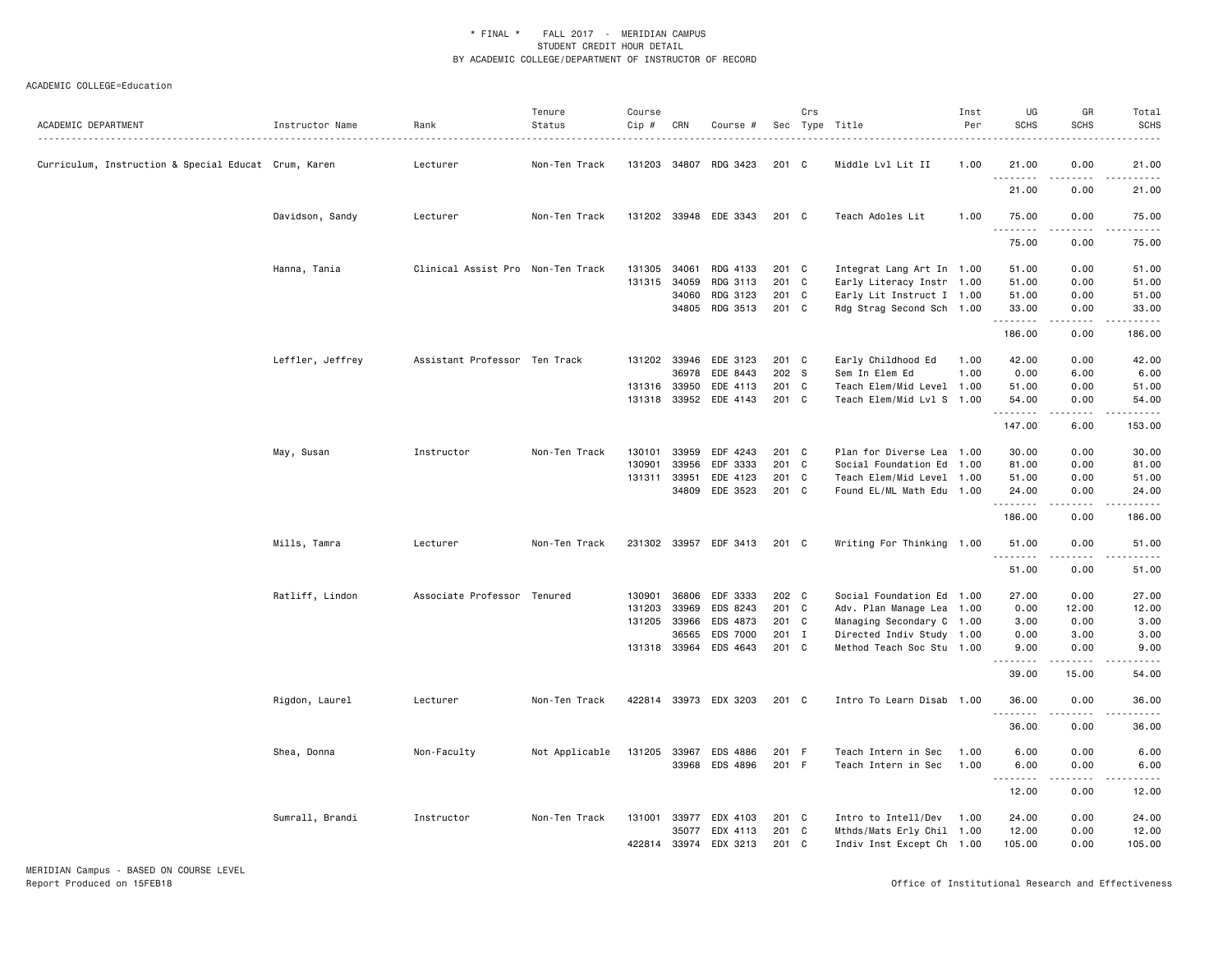| ACADEMIC DEPARTMENT                                      | Instructor Name  | Rank                          | Tenure<br>Status | Course<br>Cip # | CRN   | Course #                   | Sec            | Crs | Type Title                                             | Inst<br>Per | UG<br>SCHS                 | GR<br><b>SCHS</b>         | Total<br><b>SCHS</b>     |
|----------------------------------------------------------|------------------|-------------------------------|------------------|-----------------|-------|----------------------------|----------------|-----|--------------------------------------------------------|-------------|----------------------------|---------------------------|--------------------------|
| Curriculum, Instruction & Special Educat Sumrall, Brandi |                  | Instructor                    | Non-Ten Track    | 422814          | 33975 | EDX 3223<br>33976 EDX 3233 | 201 C<br>201 C |     | Intro to Emtnl/Behav 1.00<br>Contingency Manageme 1.00 |             | 30.00<br>33.00<br>-------- | 0.00<br>0.00<br>--------- | 30.00<br>33.00<br>------ |
|                                                          |                  |                               |                  |                 |       |                            |                |     |                                                        |             | 204.00                     | 0.00                      | 204.00                   |
|                                                          | Zhbanova, Ksenia | Assistant Professor Ten Track |                  | 131202          | 33949 | EDE 3443                   | 201 C          |     | Creat Arts Elem /Mid                                   | 1.00        | 51.00                      | 0.00                      | 51.00                    |
|                                                          |                  |                               |                  |                 | 36977 | EDE 8443                   | 201 S          |     | Sem In Elem Ed                                         | 1.00        | 0.00                       | 6.00                      | 6.00                     |
|                                                          |                  |                               |                  | 131203          | 34808 | EDE 3223                   | 201 C          |     | Middle Level Educati 1.00                              |             | 21.00                      | 0.00                      | 21.00                    |
|                                                          |                  |                               |                  |                 |       |                            |                |     |                                                        |             | --------                   | .                         | ------<br>$- - -$        |
|                                                          |                  |                               |                  |                 |       |                            |                |     |                                                        |             | 72.00                      | 6.00                      | 78.00                    |
|                                                          |                  |                               |                  |                 |       |                            |                |     |                                                        |             |                            |                           |                          |
|                                                          |                  |                               |                  |                 |       |                            |                |     |                                                        |             | ========                   | ========                  | ==========               |
| Curriculum, Instruction & Special Educat                 |                  |                               |                  |                 |       |                            |                |     |                                                        |             | 1029.00                    | 27.00                     | 1056.00                  |
|                                                          |                  |                               |                  |                 |       |                            |                |     |                                                        |             | $=$ = = = = = = =          | ========                  | ==========               |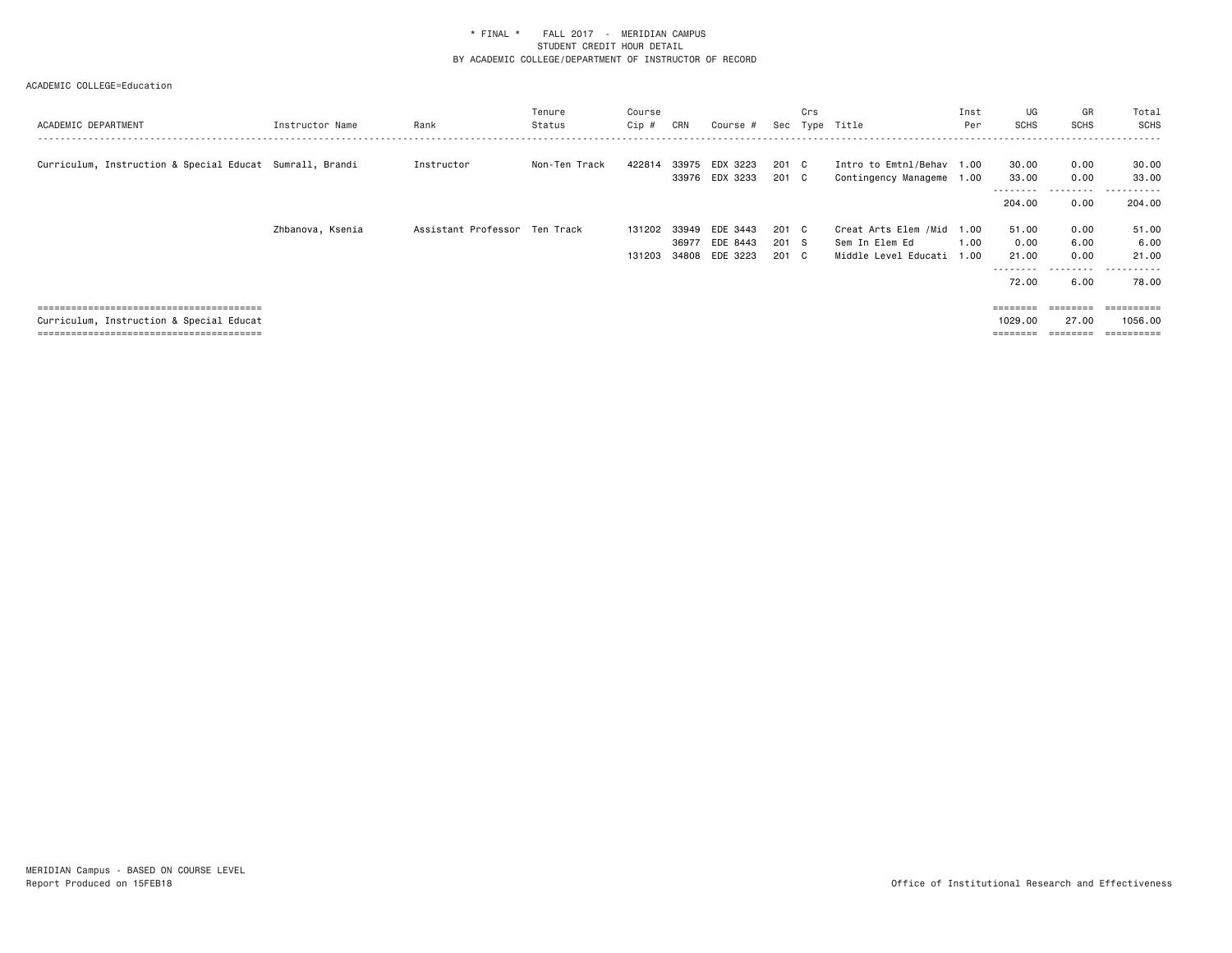| ACADEMIC DEPARTMENT    | Instructor Name   | Rank                          | Tenure<br>Status | Course<br>Cip # | CRN   | Course #       | Sec   | Crs | Type Title                | Inst<br>Per | UG<br><b>SCHS</b> | GR<br><b>SCHS</b>  | Total<br>SCHS        |
|------------------------|-------------------|-------------------------------|------------------|-----------------|-------|----------------|-------|-----|---------------------------|-------------|-------------------|--------------------|----------------------|
| Educational Leadership | Fincher, Mark     | Assistant Professor Ten Track |                  | 130407          | 33928 | CCL 8173       | 201 C |     | Comm College Teachin 1.00 |             | 0.00              | 33.00              | 33.00                |
|                        |                   |                               |                  | 130601          |       | 33960 EDF 8363 | 201 C |     | Func & Met Res In Ed 1.00 |             | 0.00              | 24.00              | 24.00                |
|                        |                   |                               |                  |                 |       |                |       |     |                           |             | 0.00              | ---------<br>57.00 | .<br>57.00           |
|                        | Pickering, Pamela | Lecturer                      | Non-Ten Track    | 131203          |       | 34806 RDG 3413 | 201 C |     | Middle Lvl Lit I          | 1.00        | 21.00             | 0.00<br>---------  | 21.00<br>------<br>. |
|                        |                   |                               |                  |                 |       |                |       |     |                           |             | 21.00             | 0.00               | 21.00                |
|                        | Wallin, Patsy     | Associate Professor           | Tenured          | 130401          | 33961 | EDL 8513       | 201 H |     | Leadership Intern I       | 1.00        | 0.00              | 21.00              | 21.00                |
|                        |                   |                               |                  |                 | 33962 | EDL 8523       | 201 C |     | Educ-Diverse Learner      | 1.00        | 0.00              | 21.00              | 21.00                |
|                        |                   |                               |                  | 131202          |       | 33958 EDF 3423 | 201 C |     | Exploring Diversity       | 1.00        | 39.00             | 0.00               | 39.00                |
|                        |                   |                               |                  |                 |       |                |       |     |                           |             | 39.00             | .<br>42.00         | 81.00                |
|                        |                   |                               |                  |                 |       |                |       |     |                           |             |                   |                    | ==========           |
| Educational Leadership |                   |                               |                  |                 |       |                |       |     |                           |             | 60.00             | 99.00              | 159.00               |
|                        |                   |                               |                  |                 |       |                |       |     |                           |             | ========          | ========           | ___________          |